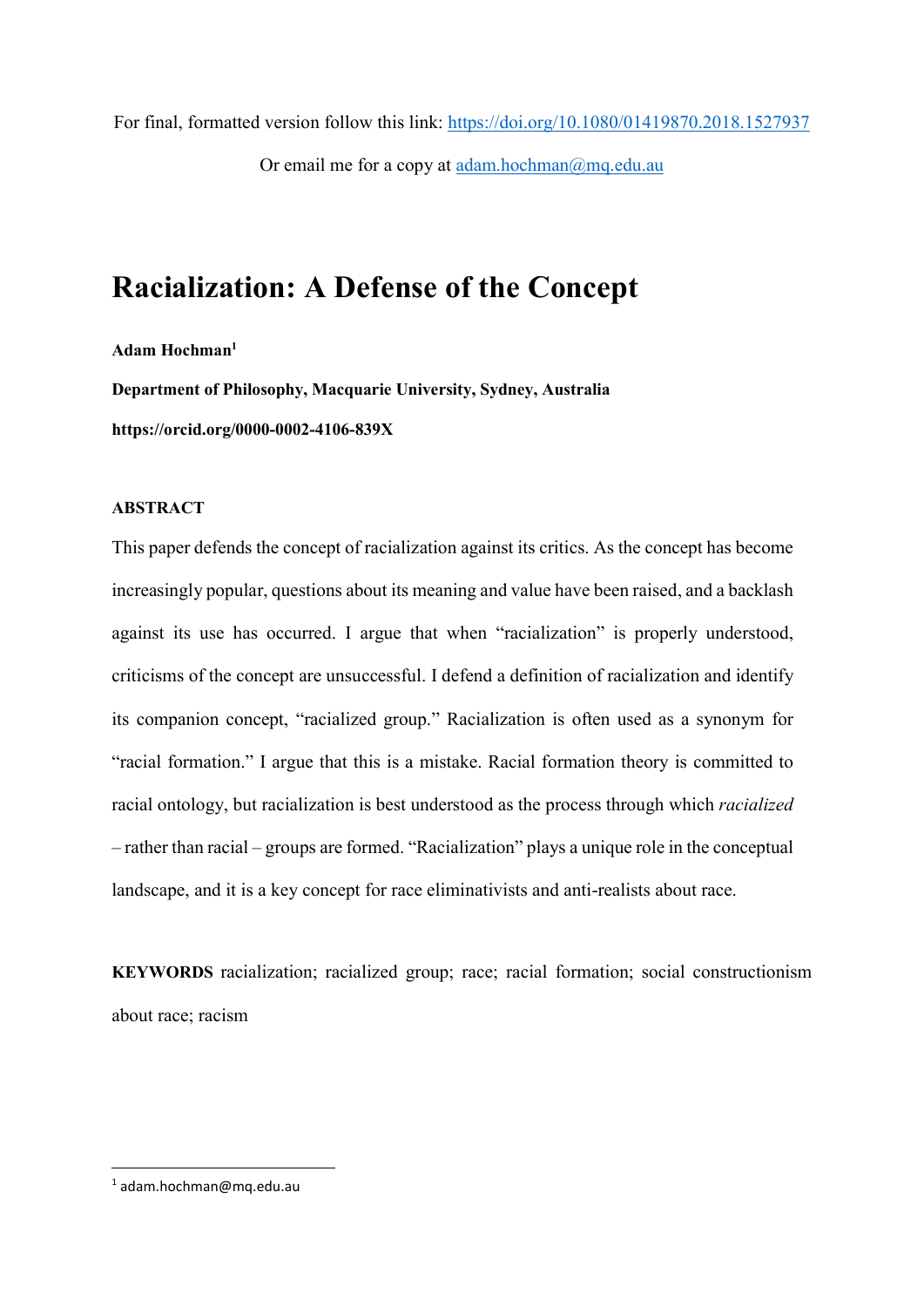#### Introduction

If there are no biological races, then either race is not real, or it is real but not biological. In either case, we need to abandon the idea that individuals and groups simply belong to races and start thinking in terms of processes. If race is a social kind, we can turn to racial formation theory for an account of the processes through which races are created, inhabited, transformed, and destroyed (Omi and Winant 2015). But if race is not real – if race is best defined as a biological concept which does not refer to anything in the world – then we should probably cease using "race" as a descriptive term.

The concept of racialization is useful because it offers an alternative to "racial formation." Racialization can be understood as the process through which *racialized groups*, rather than "races," are formed. If there are no races, or if race is a concept that is best eliminated on normative grounds, then the category of the racialized group offers a replacement for racial classification. The idea of racialization can also be of great value politically, as it offers a way for groups that have been understood and treated as inferior "races" to assert and defend themselves collectively, while rejecting the biologization and inferiorization associated with "race."

Nevertheless, there has been, as Karim Murji and John Solomos note in their collection on the topic, "a mini-backlash against the idea of racialization" (Murji and Solomos 2005, 2). The idea has been criticized on a number of grounds, including the following: it is an awkward synonym for racial formation (Goldberg 1992, 560–61); it is hostage to clarity in defining racism, (Rattansi 2005); it has it not replaced the concept of race (Barot and Bird 2001); and it does not denote a precise action (Fields 2001).

This paper offers a response to the critics of the racialization concept. I argue that when racialization is properly defined, the criticisms of the concept are unsuccessful. I define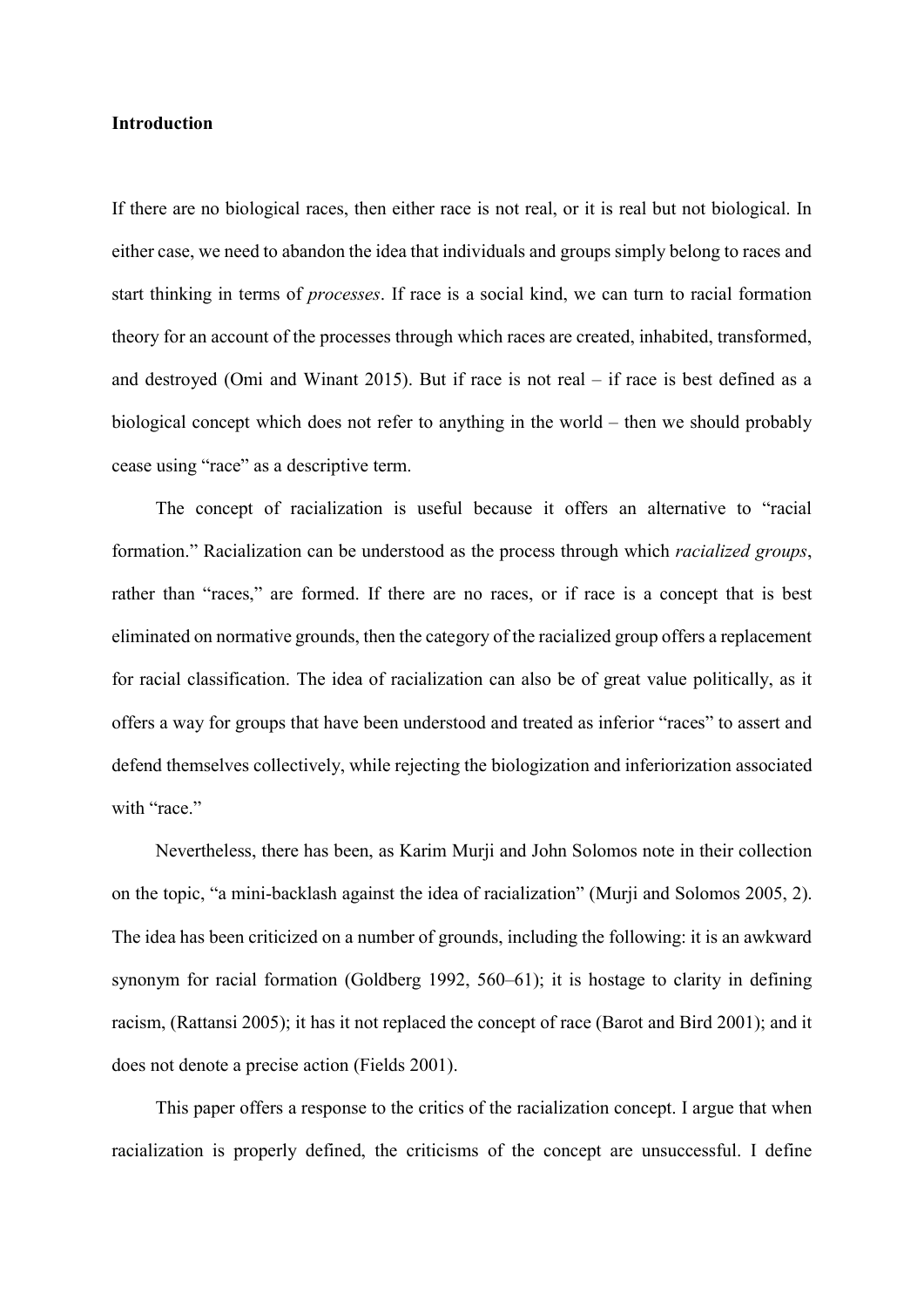racialization as the process through which groups come to be understood as major biological entities and human lineages, formed due to reproductive isolation, in which membership is transmitted through biological descent. When racialization is defined in this way, the criticisms of the concept miss their target.

David Theo Goldberg is correct to observe that "racialization" is often used as a synonym for "racial formation." If the terms were best understood as synonyms, I would agree with the racialization skeptics that the concept is of little value. However, "racialization" and "racial formation" are distinct concepts, representing contrasting metaphysical positions on race. Racial formation forms "races," whereas racialization forms racialized groups. While "racial formation" is a conceptual resource for realists about race, "racialization" is a conceptual resource for anti-realists about race.

This is not a new perspective on racialization. There are other racialization theorists who are anti-realists about race and who use the concept in the way I recommend (Miles 1989; Small 1994; Blum 2002; Darder and Torres 2003; see also Hochman 2017, 2017b). The shift away from an anti-realist interpretation of racialization may be due in part to the fact that Michael Omi and Howard Winant (authors of Racial Formation in the United States, first published in 1994), use "racialization" and "racial formation" as synonyms (Omi and Winant 2015, 247). Given that racial formation theory has gained wide acceptance among race scholars, it is unsurprising that racialization is now commonly thought to form "races" rather than racialized groups.

I begin, in the following section, by offering and defending a definition of racialization. My focus on definition may seem abstract to some readers. As Alana Lentin writes of "race," it is "not of interest for what it is but for what it does" (Lentin 2015, 1404). The same is true of racialization. Yet if we want to know what racialization does, we will also need to know what it is, or we will identify different phenomena as racialization and end up talking past each other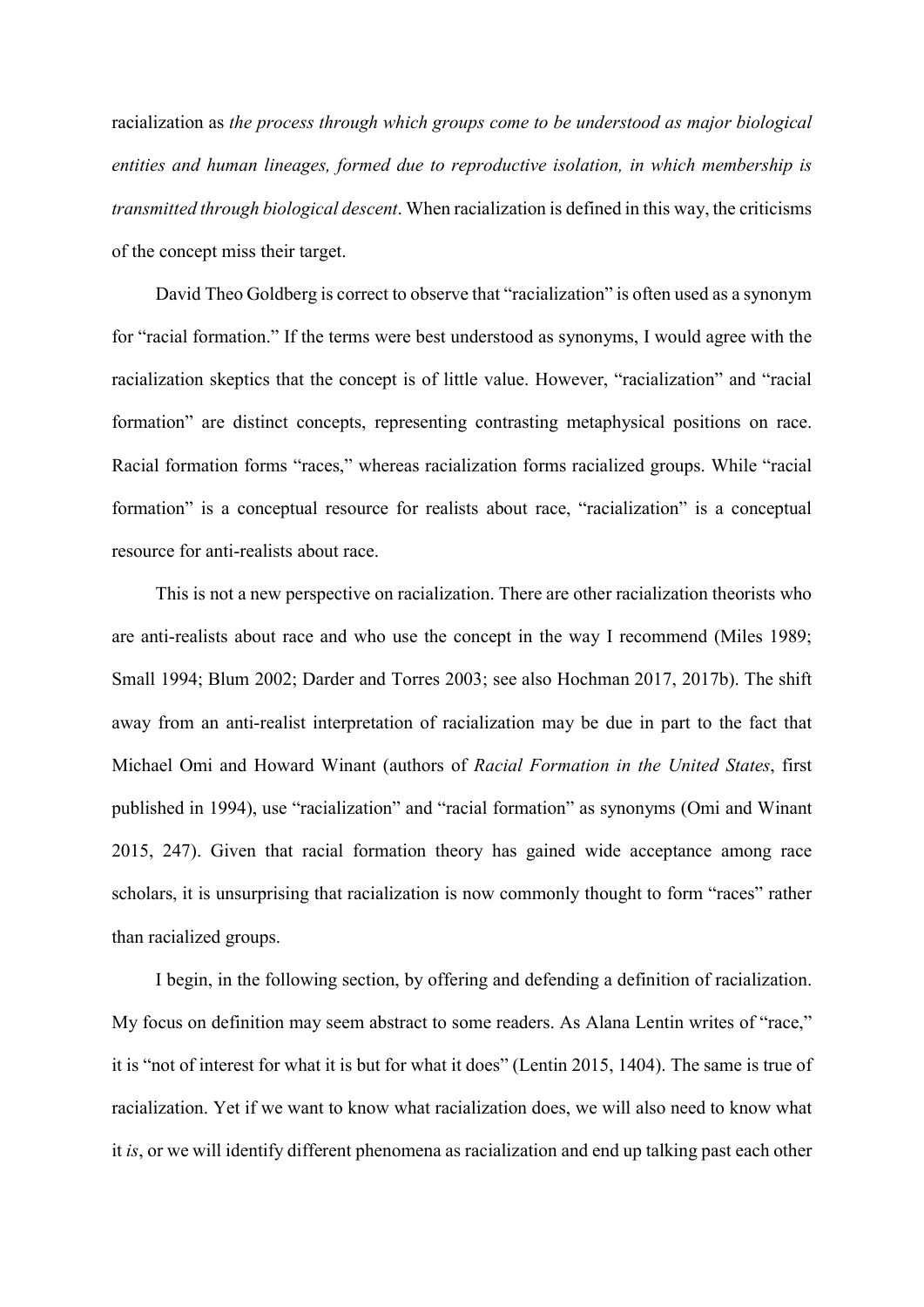(the same is true of "race"). If I am right to claim that the criticisms of the racialization concept stem largely from misunderstandings about what racialization is, then the way to respond to the criticisms is to conduct a conceptual analysis.

After defining racialization, I will motivate it as a useful conceptual resource for antirealists and eliminativists about race. If race were real, there would be little need for the concept of racialization: we would speak of racial formation instead. To motivate the concept, I briefly give some normative (eliminativist) and metaphysical (anti-realist) arguments against racial classification.

Finally, I argue that the criticisms of the racialization concept are not successful. When racialization is defined in the way I recommend – and understood as an alternative to the idea of racial formation – the arguments against "racialization" are no longer persuasive. "Racialization" occupies an important conceptual niche, and it is a valuable idea for race eliminativists and anti-realists about race.

# What is racialization?

In this section, I defend a definition of racialization. The concept can be applied to groups, to individuals, to social structures, and – broadly speaking – to a range of other phenomena. While I define each form of racialization, the focus of this paper is the racialization of groups because the criticisms of the concept stem largely from misunderstandings about racialization at this level. I begin by discussing the concept in this sense, before briefly discussing other forms of racialization.

In offering a definition of racialization, my aim is not merely descriptive: to capture how race scholars have been using this term. My aim is ultimately stipulative: to show how the concept ought to be defined and used. A descriptive approach would be unsuccessful because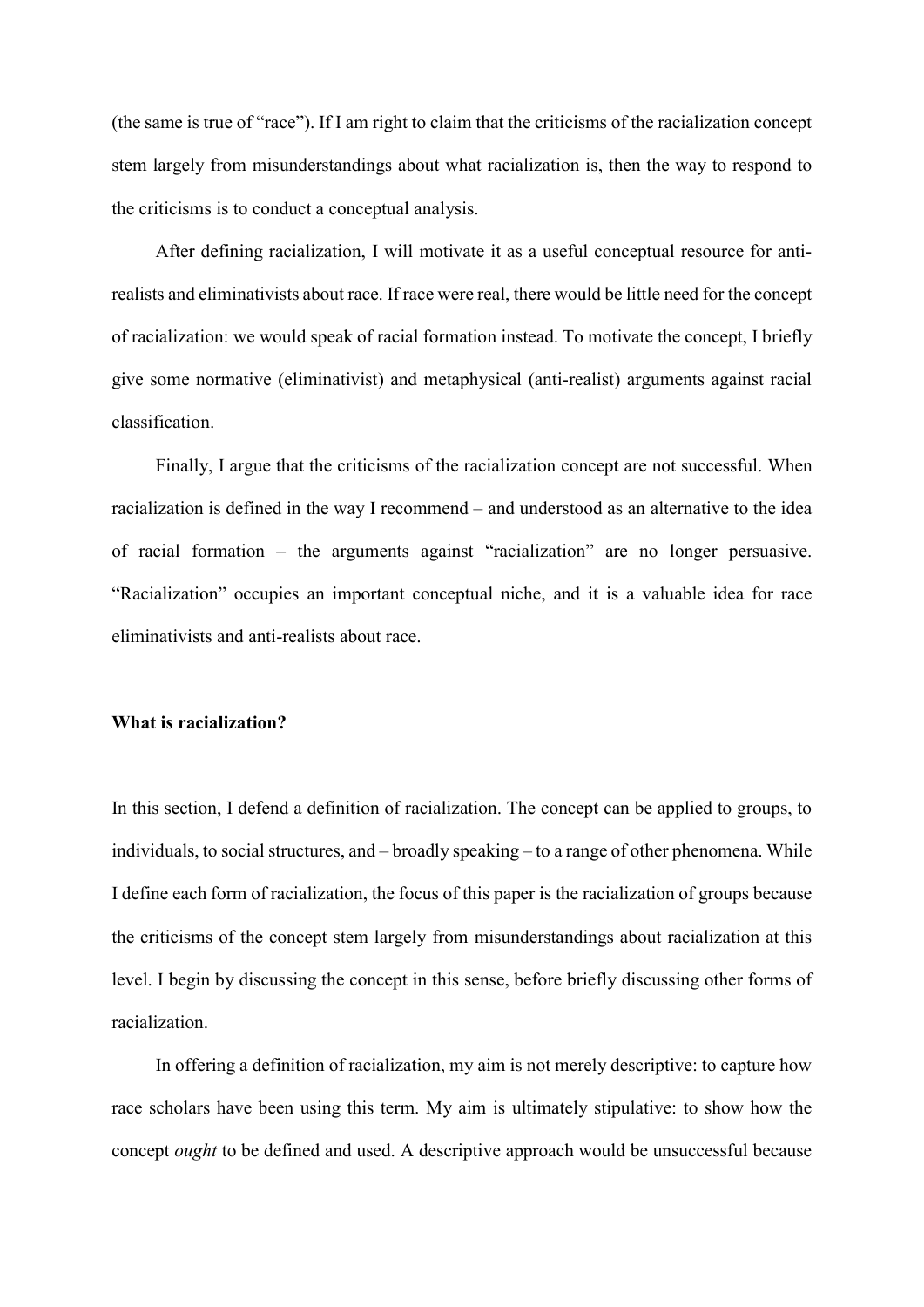"racialization" is not used in the same way by all race scholars. Some use the term in a thin sense, where it is a shallow descriptor or tag applied when a group is explicitly labeled as a "race." Others use the term in a thick sense, where the concept tells us something about how racialized groups are being understood, and so has content.

Whether we give racialization a thin or thick definition makes a difference. How we define the term determines what we identify as racialization. A useful definition of racialization will avoid false positives and negatives. False positives are cases counted as instances of racialization that are not well understood as such. False negatives are cases well understood as instances of racialization that are not counted as such.

On a thin definition, racialization occurs whenever the term "race" is used to describe human groups, regardless of how those groups are understood. A thin definition of racialization is most likely to produce false positives and negatives. Take the following example of a false positive on a thin definition. Before the term race (and its cognates in romance languages) was applied to human breeding groups, it was used to describe trials of speed, fast water currents, and lineages of bishops, kings, and non-human animals (Hannaford 1996). If racialization takes place whenever the term "race" is explicitly applied to human groups, then kings formed a racialized group. This seems like a mistake. I will argue that we ought to understand race as a biological category (but one that fails to refer to anything in the world). A "race" is, conceptually, a kind of breeding group that forms a lineage. There may be lineages of kings, but kings do not form a breeding group.

The example above is one of a false positive, but a thin definition may also produce false negatives. Consider, for example, the possible racialization of Muslims, post 9/11. On a thin definition of racialization, Muslims are not being racialized, simply because it is uncommon to hear or read mention of a "Muslim race." However, as Neil Gotanda argues, the term "Muslim" "has acquired meaning beyond religion and now also describes a racial category: those whose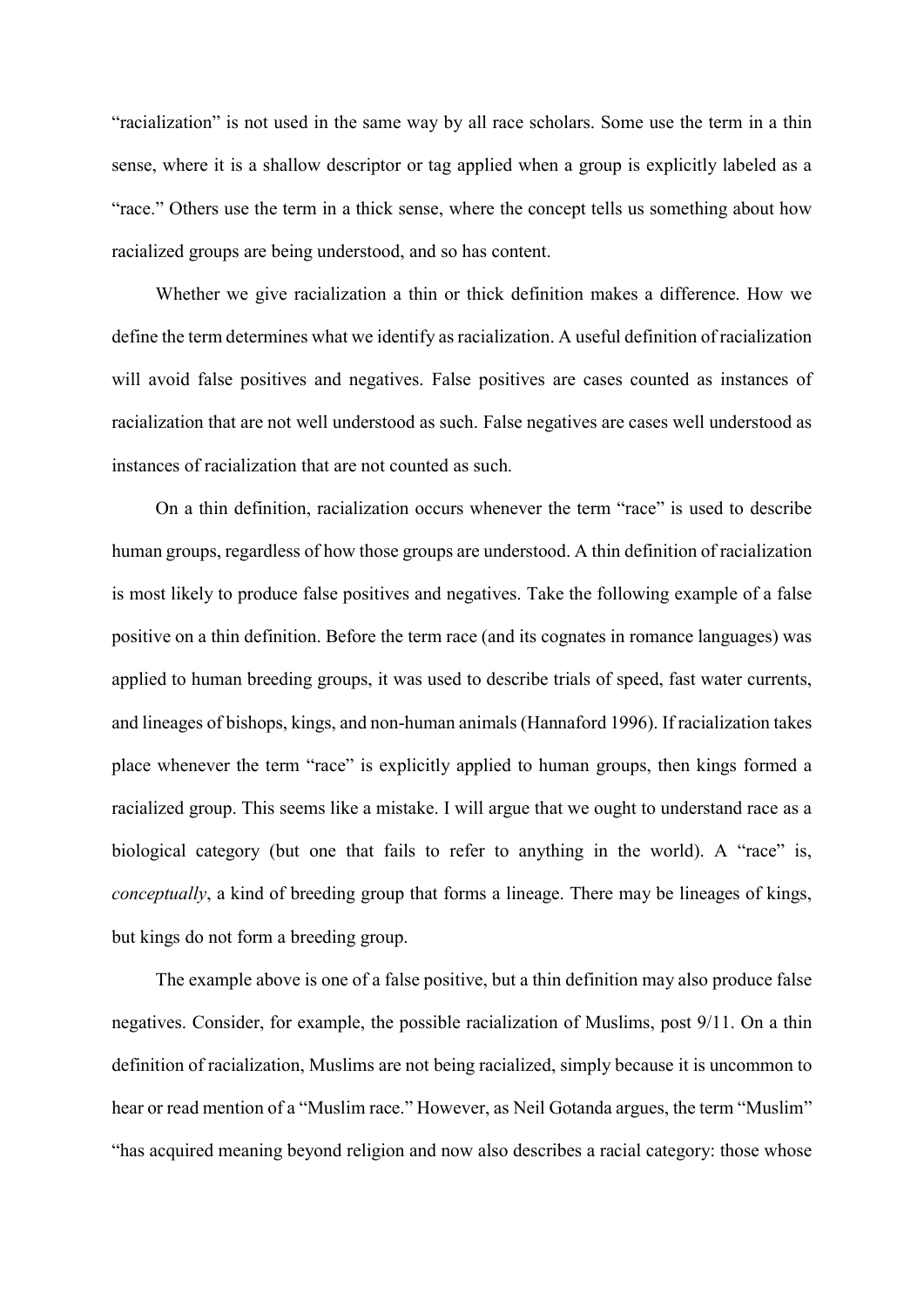ancestry traces to countries where Islam is significant" (Gotanda 2011). To borrow Lawrence Blum's terminology, Muslims appear to be undergoing a process of racialization, and count as a "partially racialized group" (Blum 2002).

A thin definition of racialization is unhelpful because it invokes another contested term, "race." Racialization is not well understood as the process through which a group is *labeled as* a race. It is better understood as the process through which a group is understood to constitute a race. Therefore, to offer a thick definition of racialization, I first need to define "race." Without a definition of race, we cannot know what racialization is or how to identify it.

But how should race be defined? Is it a biological or a social concept, for instance? Racial formation theory stipulates that "race" is both biological and social (Omi and Winant 2015, 110). The biological side is taken to be an illusion, while the social side is taken to be real. However, if "race" is not a biological or a social kind, as I will argue in the following section, then the idea of racial formation is misleading. The concept of racialization offers an alternative. By making a distinction between "race" and "racialized group," the racialization theorist is able to offer separate terms for what is claimed to be real and what is claimed to be an illusion. "Race" can be understood as a biological category, which fails to refer to anything in the world (Lewontin 1972; Templeton 2013). Racialized groups, on the other hand, are those groups that have been misunderstood to be biological races, and they are very much real (Blum 2010; Hochman  $2017b$ ).<sup>2</sup>

-

<sup>&</sup>lt;sup>2</sup> How should we understand the ontology of racialized groups? Are they real, but social, as is so often claimed about the so-called races? Elsewhere, I have advanced a position that I call "interactive constructionism about racialized groups," according to which racialized groups are real, but cannot be captured by the standard dichotomy between the biological and the social. "Racialized groups are not simply social constructs, they are administrative, biological, cultural, economic, geographic, gendered, historical, lingual, phenomenological,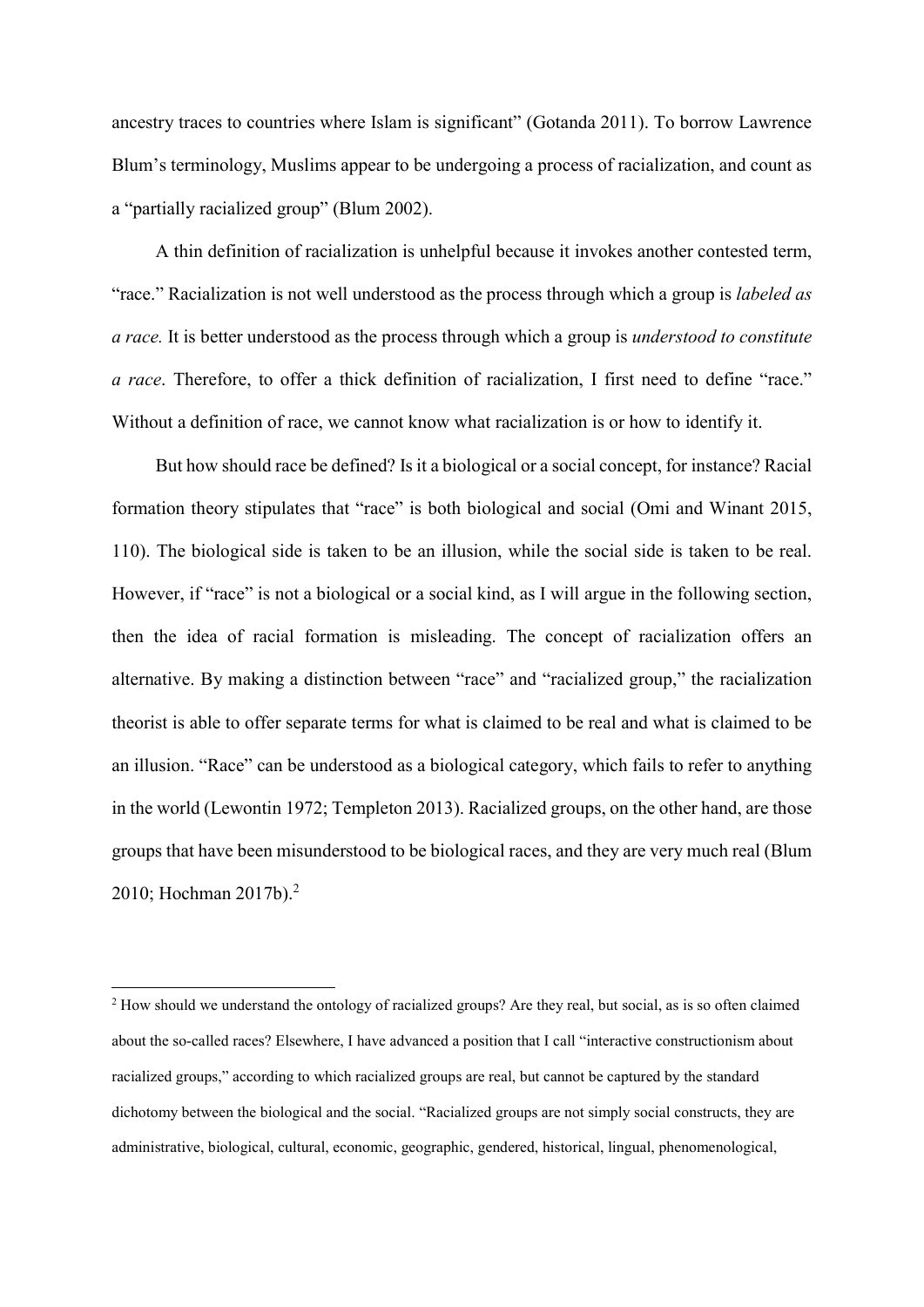We can now start to give the concept of racialization some content. A group is racialized when it is understood to be a *biological* race. This is a step in the right direction, but it is still vague. What is "race" from a biological perspective? This question can be answered by looking at the history of the race concept. There is an emerging consensus that the first theorist to offer a stable scientific definition of race was Immanuel Kant, in the late eighteenth century (see Bernasconi 2001). Kant did not create the category out of thin air. He brought the following elements of the race concept together in a more stable fashion than previous theorists:

- 1. Races form due to their reproductive isolation
- 2. Races evolved as major human lineages
- 3. Races are major biological groups in the present
- 4. Race is biologically inherited

-

- 5. Race is the taxonomic level below species in humans
- 6. All human populations belong to at least one race

These six elements, taken together, can be used to form a definition of race as a scientific concept.

This definition of race, like my definition of racialization, is intended to be stipulative. It roughly describes how race was defined by early race theorists, such as Kant, and it stipulates that this is how we ought to define race as a biological concept. This definition offers a distinctive and substantive theory about human biological diversity. Other definitions either change the meaning of race so much that they constitute a change in topic or weaken its

political, psychological, religious, and social constructs" (Hochman 2017b, 85). On this account, racialized groups are real, but as interactive constructs, rather than as social or biological kinds.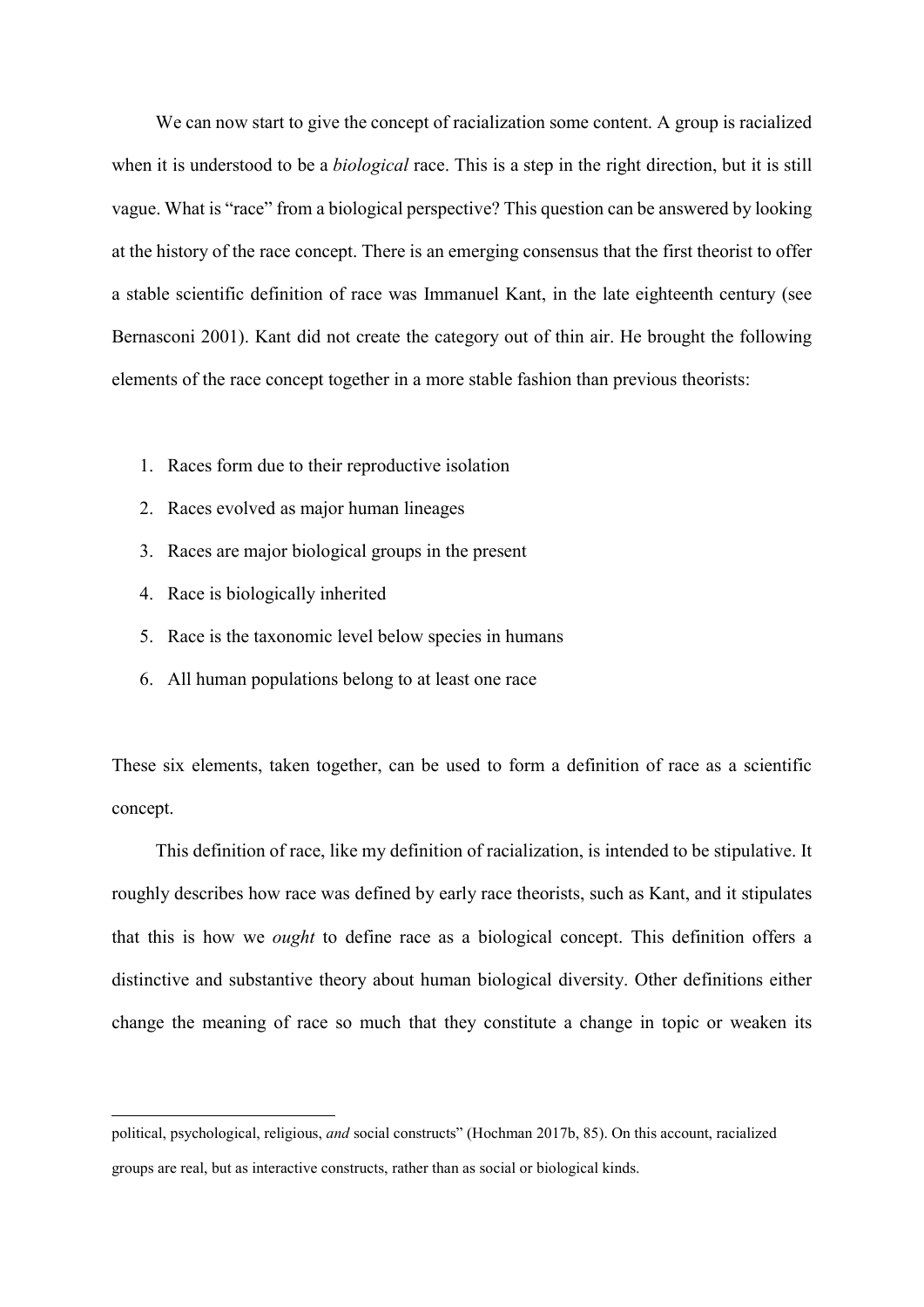meaning to an extent that renders racial naturalism trivial and uninteresting (see Hochman 2016b).

Now that we have a definition of race, we can offer a substantive, thick definition of racialization. A racialized group could be defined as a group that is understood as a race, according to the scientific definition of race above. However, this definition may be too restrictive and produce false negatives. The term "race" was applied, in something approximating its modern meaning, to human "breeding groups" long before it became a scientific concept in the eighteenth century. In fact, elements 1–4 are all pre-modern. In fifteenth-century Spain, Jews and Moors were understood as major biological groups and lineages. They were even labeled as "razas." According to the purity of blood statutes, their identities were not considered alterable through conversion: they were thought to be "in the blood." This was, arguably, the first historical instance of racialization (Nirenberg 2009). Racialization preceded race science.

If fifteenth-century Spanish Jews and Moors are well understood as racialized groups, then we can say that racialization takes place when conditions 1–4 in the list above are met. As such, racialization can be defined as follows: *racialization is the process through which a group* is understood to be a major biological entity and human lineage, formed due to reproductive isolation, in which membership is transmitted through biological descent. Scientific racialization also involves elements 5 and 6 and produced the kind of racial taxonomy that we recognize today. Kant, for instance, color-coded the so-called races "noble blonde," "copper red," "black," and "olive-yellow" (Kant 1777).

The thick definition of racialization above has the right level of vagueness. It is precise enough that we can, for instance, identify the origins of racialization. Yet it is vague enough that the right things are left open. It does not, for instance, stipulate the racializing agent. This is a task for the racialization scholar. In some cases it will be easy, as with the example of Kant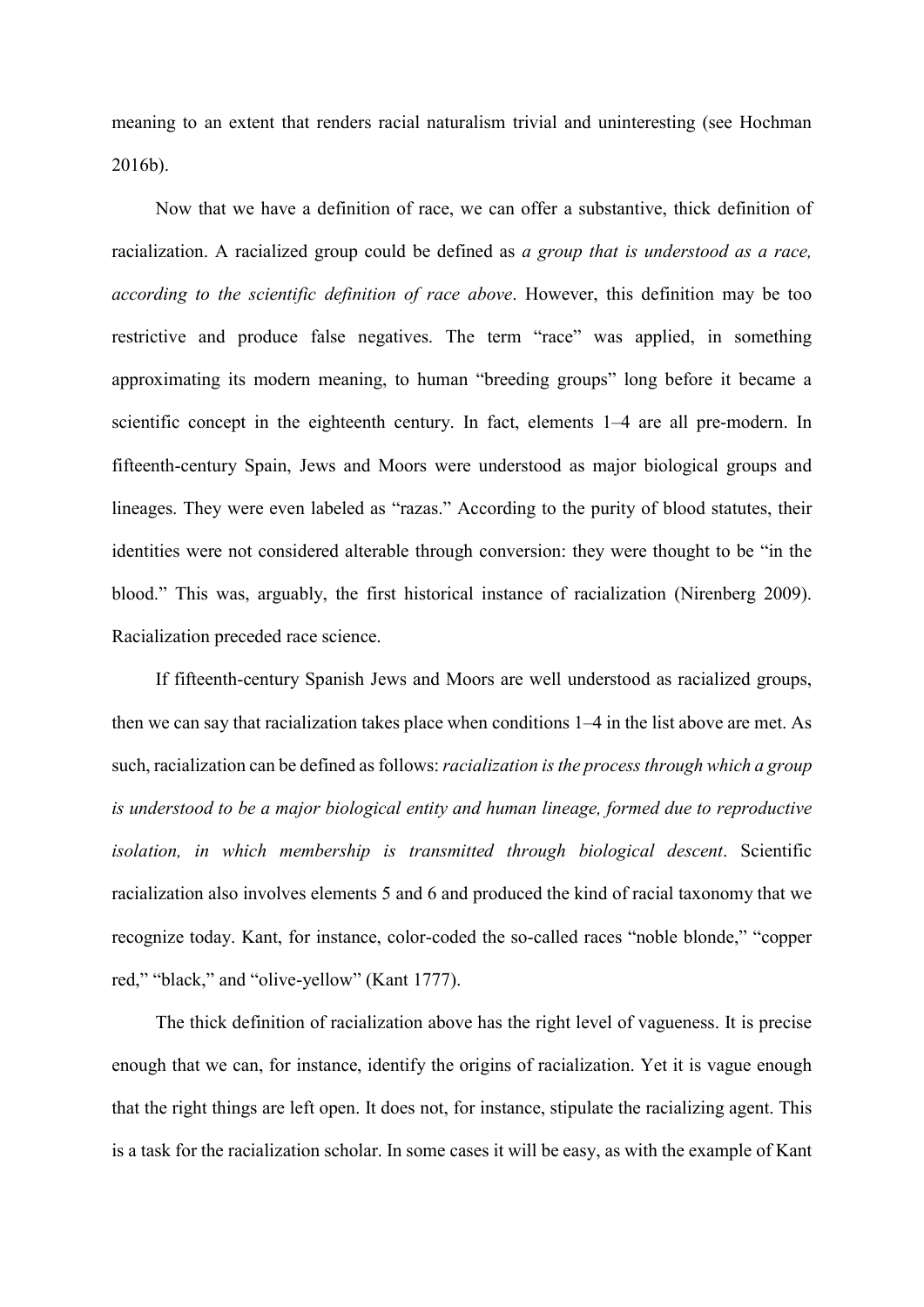above. In other cases, it will be more difficult. Think again of the possible racialization of Muslims, post 9/11. In that case, it may be difficult to specify the exact racializing agent or agents. I take this to be a fact about the world, rather than a problem with the racialization concept.

Now we have a definition of racialization, we might wonder whether this process still occurs. It was shown almost half a century ago that the majority of human genetic diversity resides within, rather than between, the groups commonly called "races" (Lewontin 1972). Nevertheless, there are still specialists who endorse racial naturalism, and while laypeople vary in the extent to which they attribute so-called racial differences to cultural, personal, and biological factors, they still tend to view "race" as a valid biological category (Condit et al. 2004). Racialization is an ongoing process.

Before discussing other forms of racialization, I will make one last clarification. While racialization is often understood as something powerful groups do to others, it is also something groups do to themselves. We can call this process "self-racialization." As Steve Garner writes, it should be "borne in mind that attaching meaning to one's own group as a 'race,' and instilling this meaning with positive attributes…is a common practice for subordinate groups seeking to defend and assert themselves collectively" (Garner 2009, 20). Self-racialization is also practiced by dominant groups: it can be performed to justify and defend dominant status.

While the focus of this paper is the racialization of groups, there are other forms of racialization. Racialization happens on the individual level, for instance. The processual nature of racialization highlights not only the historically contingent production of racialized groups, but also the developmental and context-dependent production of racialized individuals (Phoenix 2005; Ware 2005). An individual is racialized when they are understood to be a member of a "race" according to the definition of race above (the distinction between scientific and non-scientific racialization applies here as well). Individual racialization is dependent on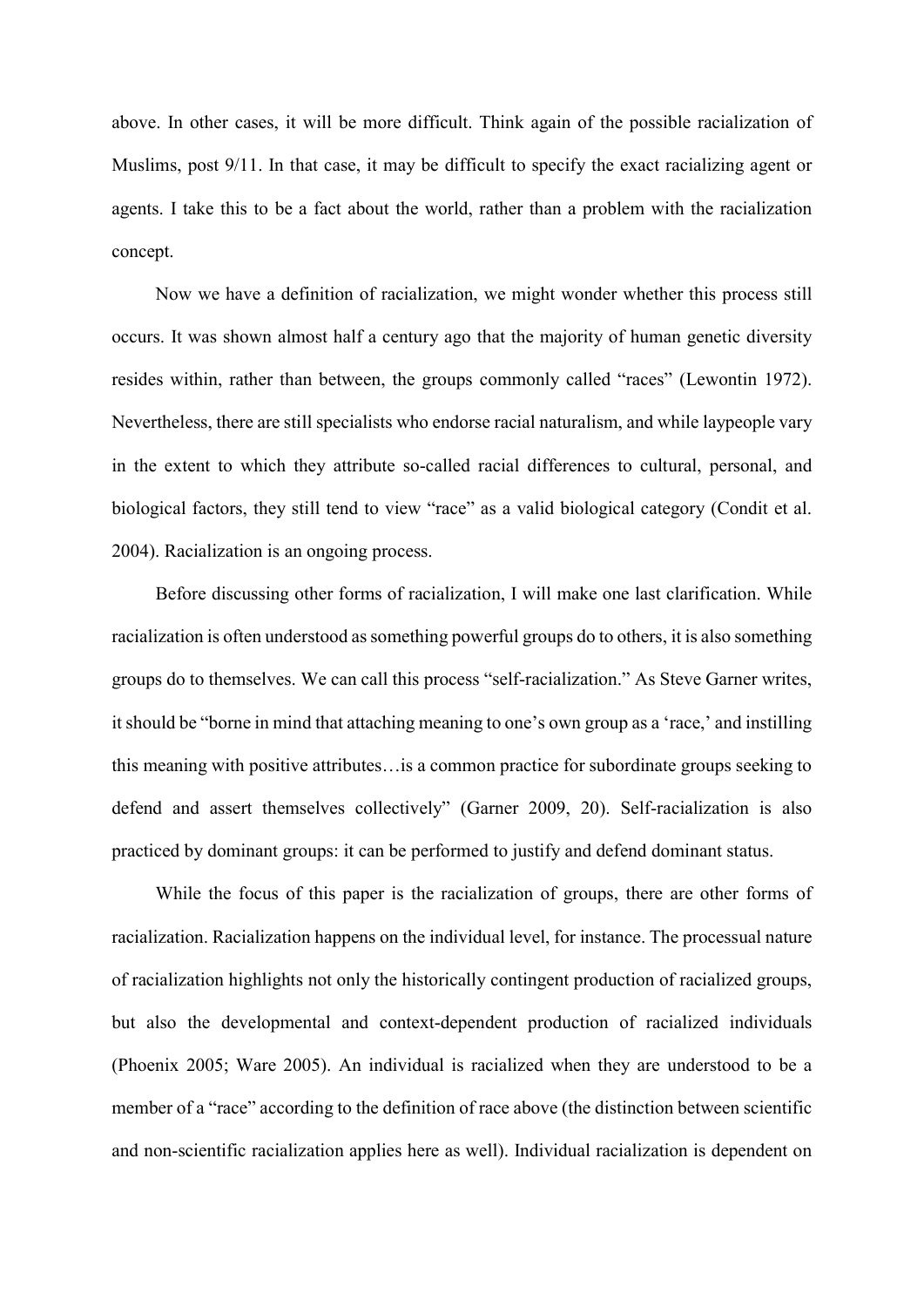time and place. As Michael Root notes, "Some men who are black in New Orleans now would have been octoroons there some years ago or would be white in Brazil today" (Root 2000, 631– 32).

Just as groups self-racialize, individuals self-racialize. How one is racialized is not necessarily stable over one's lifetime and depends in part on how one self-racializes. For example, one may be able to pass as belonging to a racialized group one is not usually associated with through a process of self-racialization. This happened in the case of Rachel Dolezal, who presented herself as, and was accepted as, a black woman – an African American – even though she has no recent African ancestry. The fact that racialization on the individual level depends only in part on how one self-racializes is made abundantly clear in this case. Dolezal is no longer racialized as a black woman.

The racialization concept can also be applied to social structures. A social structure is racialized when it reflects the racialization of groups. If there are correlations between racialized groups and a social institution, or some other stable arrangement of social life, that social structure is racialized. This form of racialization runs deep, affecting health care, employment, mortgage lending, and many other social institutions (Smedley and Smedley 2005).

Last, racialization applies to a range of other phenomena. For instance, hairstyles and styles of dance are racialized when they are associated with particular racialized groups (e.g. the high-and-tight, Hitler Youth cut; twerking). As in the other forms of racialization, this does not necessarily happen through conscious effort. It may be important and interesting to know whether racialization is deliberate, but racialization can occur without the deliberate intention to racialize.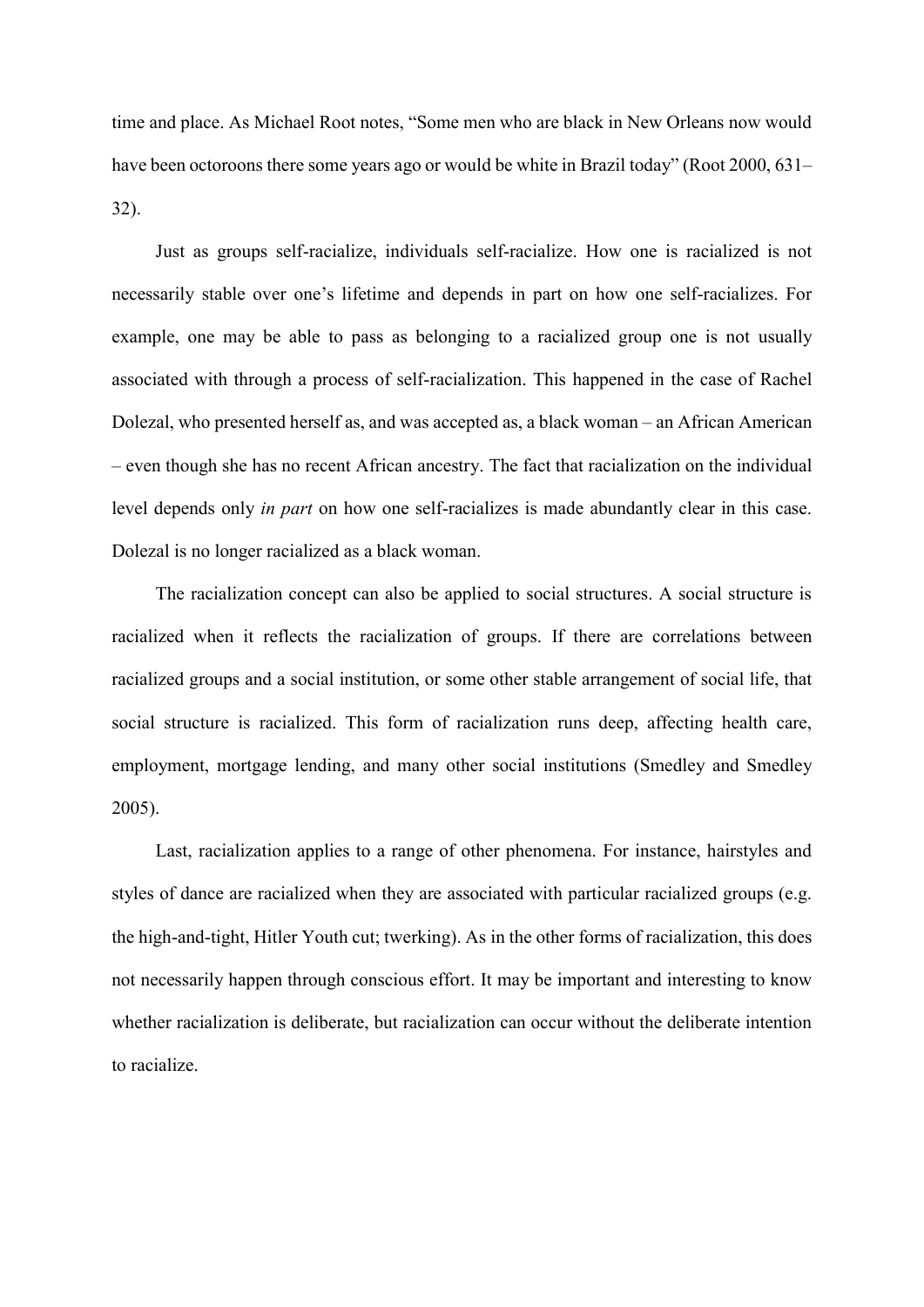In this section, I defined racialization as a concept that can be applied to groups, individuals, social structures, and other phenomena.<sup>3</sup> My focus was on the group level because criticisms of the concept focus primarily on that level. I will argue that when racialization is defined in the way I recommend, the criticisms of the concept fail. Before presenting this argument, I will show why we should care – why racialization is a concept worth defending.

#### Motivating the racialization concept

-

As Murji and Solomos observe, "racialization appears sometimes to be a synonym for racial or racist meanings, or to suggest the process by which those meanings are made" (Murji and Solomos 2005, 21). While this is not posed as a criticism of the concept, synonyms are often good candidates for conceptual elimination. For racialization to be a concept worth defending, it ought to play a unique conceptual role.

 Many race theorists think of "racialization" as synonymous with "racial formation." Omi and Winant, for example, use the terms synonymously. They write that "Racialization began very early in the United States and never went away, though processes of racial formation have varied greatly across both time and space" (Omi and Winant 2015, 247). Racialization and racial formation are, on this formulation, the same process.

Given the hegemonic status of racial formation theory, it is not surprising that Omi and Winant's usage of the term has spread. According to Laura Gómez, "Racialization refers to the social process by which a racial group comes to exist" (2012). Similarly, Sally Haslanger begins defining racialization by telling us that a "group G is *racialized* relative to context C" and then summarizes by writing, "In other words, races are those groups…" (2012, 236–37).

<sup>&</sup>lt;sup>3</sup> The fact that there are four forms of racialization makes the term ambiguous. However, it should be clear from the context which form is being invoked in any instance, so this ambiguity should not be problematic.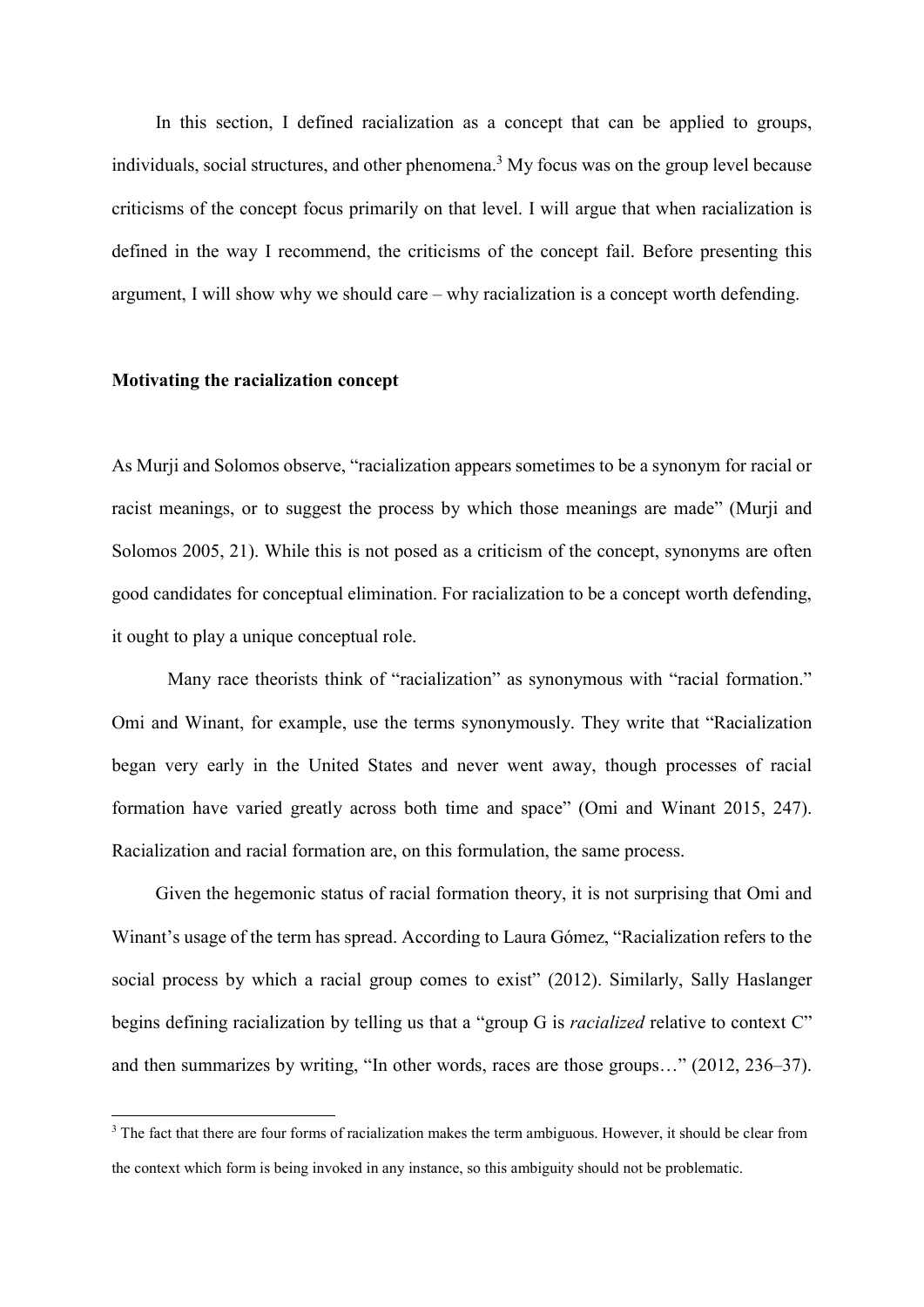David Theo Goldberg writes "the concept that has assumed wide currency in characterizing the process by which human groups are constituted as races is racial formation (or, more awkwardly, racialization)" (Goldberg 1992, 560–61).

Given the amount of critical attention the racialization concept has attracted, if it is just an "awkward" synonym for racial formation, then perhaps we should eliminate the term from our theoretical toolkit. However, rather than being a synonym of "racial formation," the concept is best understood as a resource for race eliminativists and anti-realists about race. So to motivate racialization as an important concept, I need to motivate eliminativism or antirealism about race. If we could speak unproblematically of race as a biological or a social kind, then there would be little need for the racialization concept. In this section, I briefly offer some metaphysical and normative arguments against racial classification.

I begin with a metaphysical argument against race. Simply, there are no human biological races. I make this claim using the common standard against which the reality of biological race is determined. "Subspecies" has traditionally been considered, at least since Darwin, to be the scientific synonym for "race." When the standard methodologies for identifying subspecies are applied to humans, no subspecies are identified (Templeton 2013). Human biological diversity is too small and too smoothly distributed across geographic space for human subspecies divisions. If "subspecies" is the scientific synonym for 'race,' and there are no human subspecies, then there are no human races. There have been attempts to weaken the definition of race to defend racial naturalism, but I take these to have been refuted (Hochman 2016b). Race, I would argue, is a biological illusion.

If there are no human biological races, it would seem that we should not continue to classify people racially. However, while most race theorists are anti-realists about biological race, they are realists about social race. They justify racial classification by arguing race is a social, not biological, kind. Racial formation theorists, for instance, are committed to a social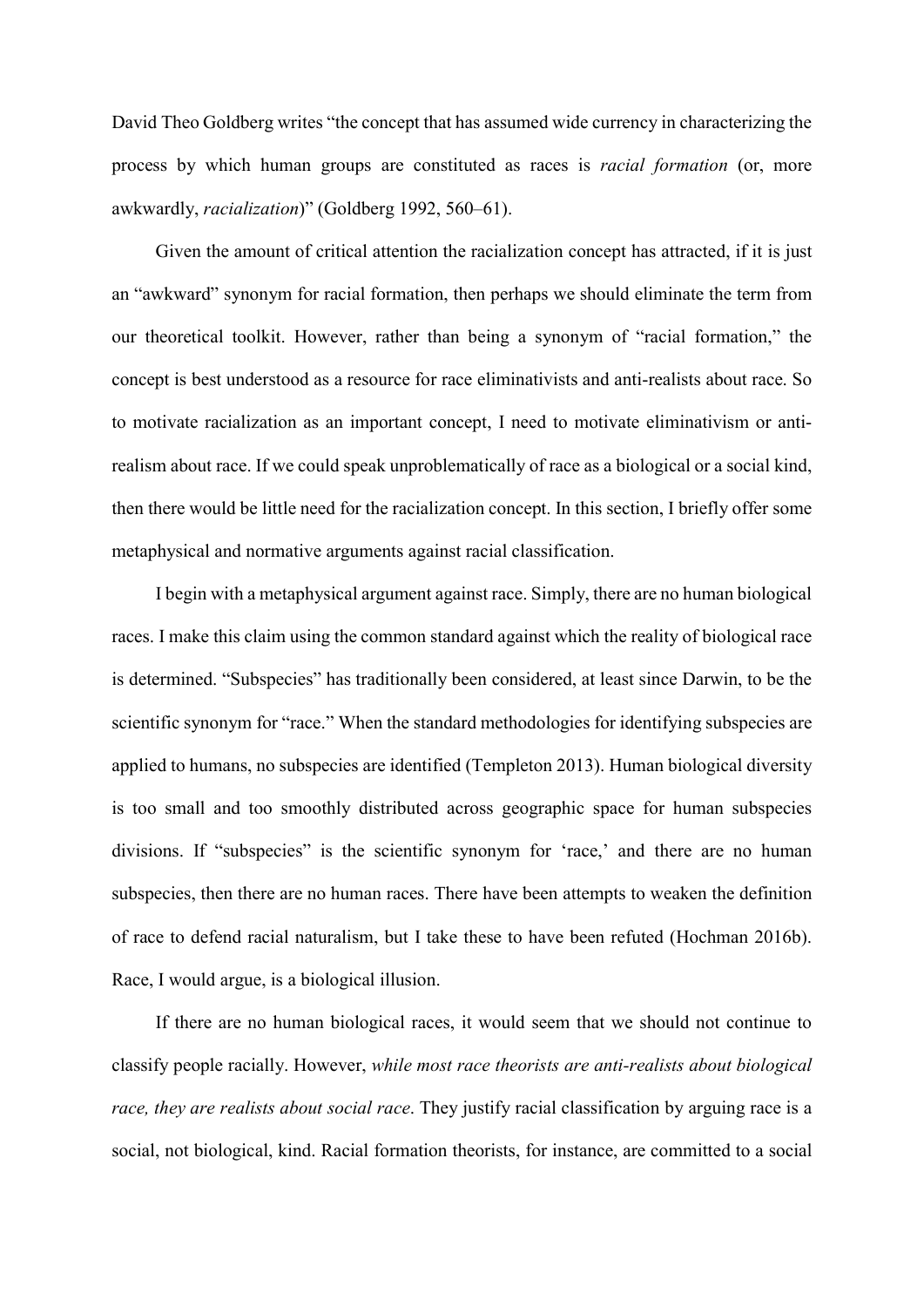version of racial realism (Omi and Winant 2015, 110). I argue that a social approach to race is problematic on both normative and metaphysical grounds. Let me begin with three normative arguments.

First, non-specialists still understand race biologically (Condit et al. 2004). By giving race a social definition the term becomes ambiguous, and there is risk of miscommunication between specialists and the public. While some scholars distinguish between "biological race" and "social race" (Hardimon 2017), this is not common practice. Most race scholars talk about "race" simpliciter. This is a problem because race-talk is likely to be understood by nonspecialists as *biological* race-talk, even when the speaker intends "race" to be understood as a social category. As Robert Miles argues, the use of the race concept "is particularly problematic when 'race relations' sociology reports its findings and conclusions to politicians, the media and the public in a historical context in which the nineteenth century idea of 'race' continues to be reproduced" (1988, 10). Race-talk is likely, in these contexts, to spread racial naturalism and hereditarianism, even when the speaker really means "social race."

Second, the debate about biological race is not over, so we cannot simply redefine race socially. According to survey studies, belief in the existence of biological races among biologists and anthropologists has been dropping steadily since the 1950s (Lieberman et al. 2004; Wagner et al. 2017). However, interest in racial naturalism seems to be increasing in the post-genomic era (Morning 2011; Bliss 2012; Roberts 2012). We cannot simply assume that all race naturalists are driven by prejudice and can be summarily dismissed. Some surely are, but many have tried to revise the biological notion of race so that it is non-hierarchical, antiessentialist, and fits with current biological knowledge (e.g. Hardimon 2017; Spencer 2018). I find the arguments against racial naturalism convincing (see Templeton 2013; Hochman 2016b), but the debate continues. In short, we cannot simply redefine race socially because we still need a biological definition of race to resolve the debate about racial naturalism.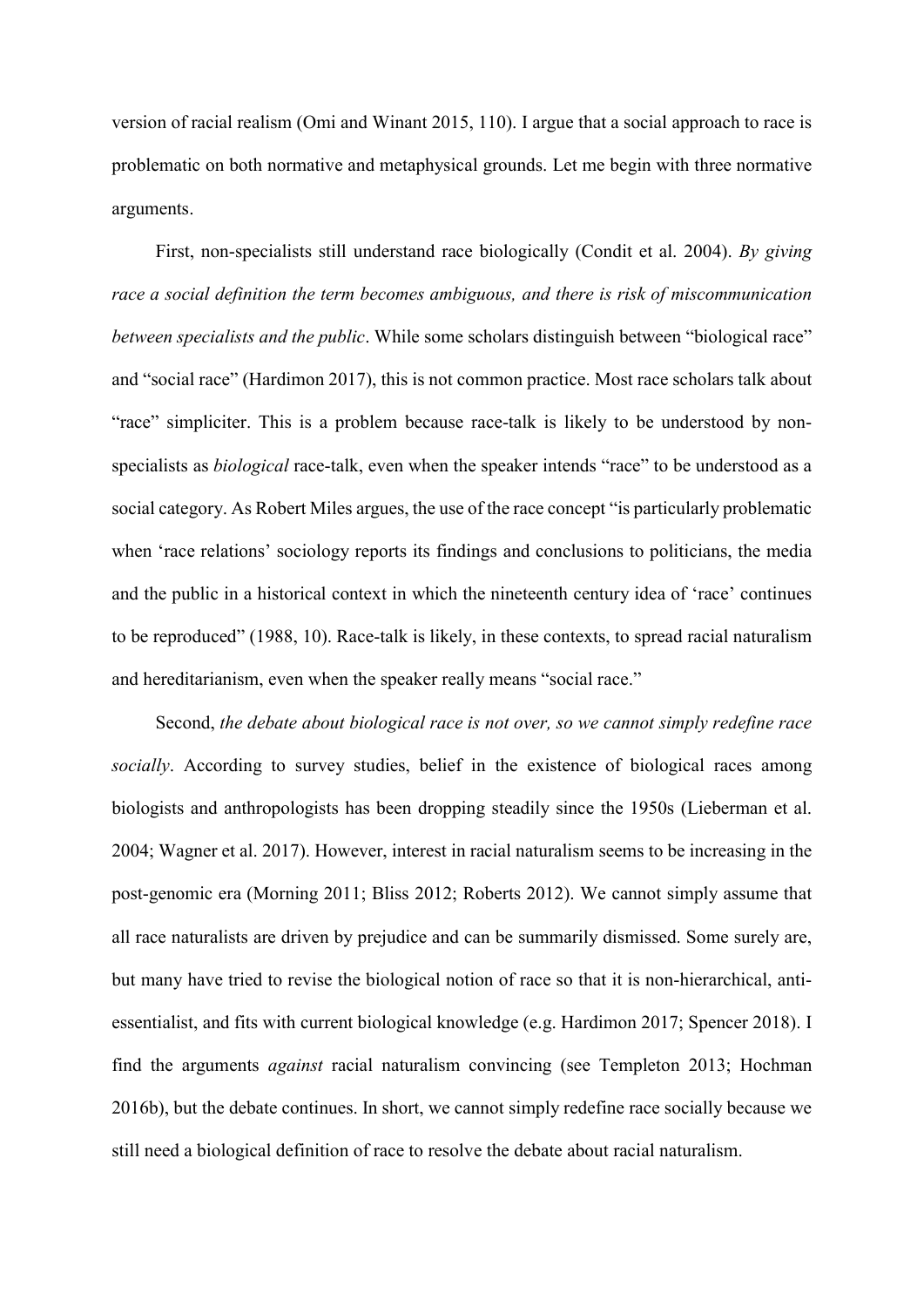Third, a social ontology of race is compatible with racial naturalism and does not entail that race is a biological illusion, which is what most of its proponents want it to do. A social ontology of race introduces a distinction between "biological race" and "social race" but remains quiet on the biological metaphysics. Biological and social races might overlap, they might be different, only one kind of race might exist, or they might both be illusory. While it is often assumed that social constructionism is opposed to racial naturalism, many race naturalists endorse some version of social constructionism about race (e.g. Hardimon 2017). The idea that race is social is not a response to racial naturalism, it is a change in topic. Most social constructionists about race seem to believe that their view contrasts with racial naturalism, but it does not.<sup>4</sup>

These three normative arguments offer practical and political reasons against redefining "race" as "social race" (and for defining race biologically and contrasting "race" with "racialized group"). These problems can be avoided by distinguishing between "biological race" and "social race." While some race scholars already do this, the majority do not. But even if a distinction between "biological race" and "social race" were institutionalized, this would not be enough to justify racial realism. This is because the claim that races are real but social is susceptible to metaphysical critique.

The ontological standards by which "race" is judged socially real are not as developed as those in the biological sciences. Esa Diaz-Leon claims that "Social constructivism about races holds that races are socially real, that is, that races should be identified with socially constructed

-

<sup>4</sup> Sometimes "social constructionism" is used to refer to the weak view that biological racial taxonomy is a product of social factors, and a false imposition onto nature (Gannett 2004; Hochman 2013). However, this view is best described as anti-realism about race. I use social constructionism to refer to the strong view that race is real but social.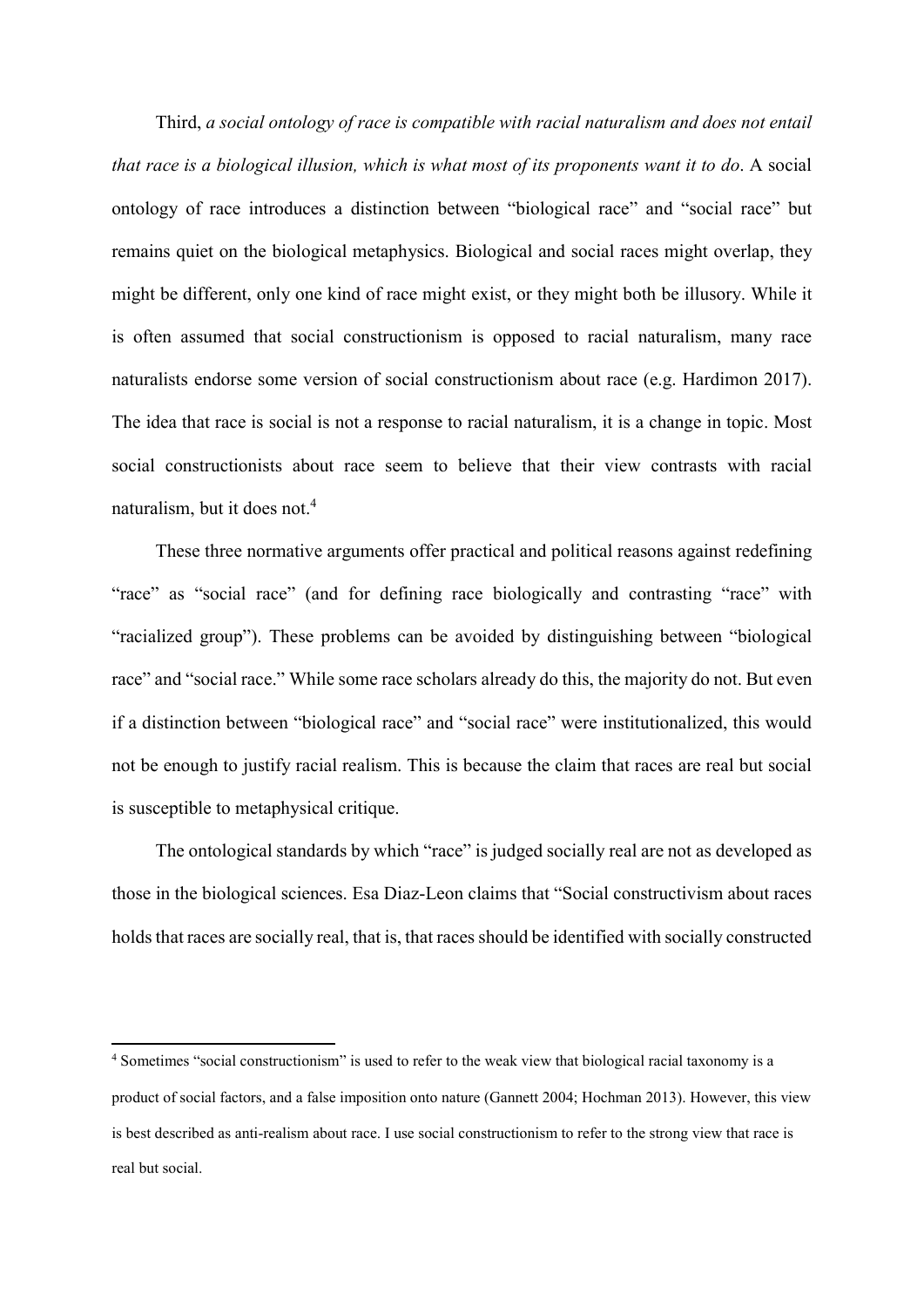properties, or social kinds" (2015, 547). But what is a social kind exactly? Ronald Sundstrom offers an account of such kindhood. "A kind," he explains,

is real when its members are unified – held together by a number of shared properties. The properties that unify a kind vary with the domain…A biological kind is unified by some significant biological relation…Similarly, a human [or social] kind is real when unified by a significant social relation. (2002, 95)

I have argued elsewhere that a social kind approach to race is susceptible to a reductio ad absurdum argument (Hochman 2017b). On the standard social kind approach, "race" is thought to be made real by social (and not biological) factors and relations, but it is understood to be produced only under modern conditions of biologization. Following medievalist Geraldine Heng (2011a, 2011b), I argued that the modern forms of biologization associated with racial formation are not necessary for the formation of the sort of social groups that racial formation theorists and social constructionists call "races" (Hochman 2017b; see also Thomas 2010). While for Heng this demonstrates that racial formation took place as early as the thirteenth century in Christian-Jewish relations, for me this shows that when a social approach to race is applied consistently and taken to its logical conclusion, "race" is made transhistorical and is conflated with other categories, such as religion. Thirteenth-century Jews do indeed count as a "race" on a social kind approach to race, but thirteenth-century Jews are better understood as a religious group subject to structural persecution than as a "race." The right conclusion, I proposed, is to reject race as an analytic category altogether.

In this section I have argued that race is a problematic category from both a normative and a metaphysical perspective. My aim has not been to convert the staunchest of race realists, but – more modestly – to show that there are reasons to have an alternative to the language of "racial formation" and "race."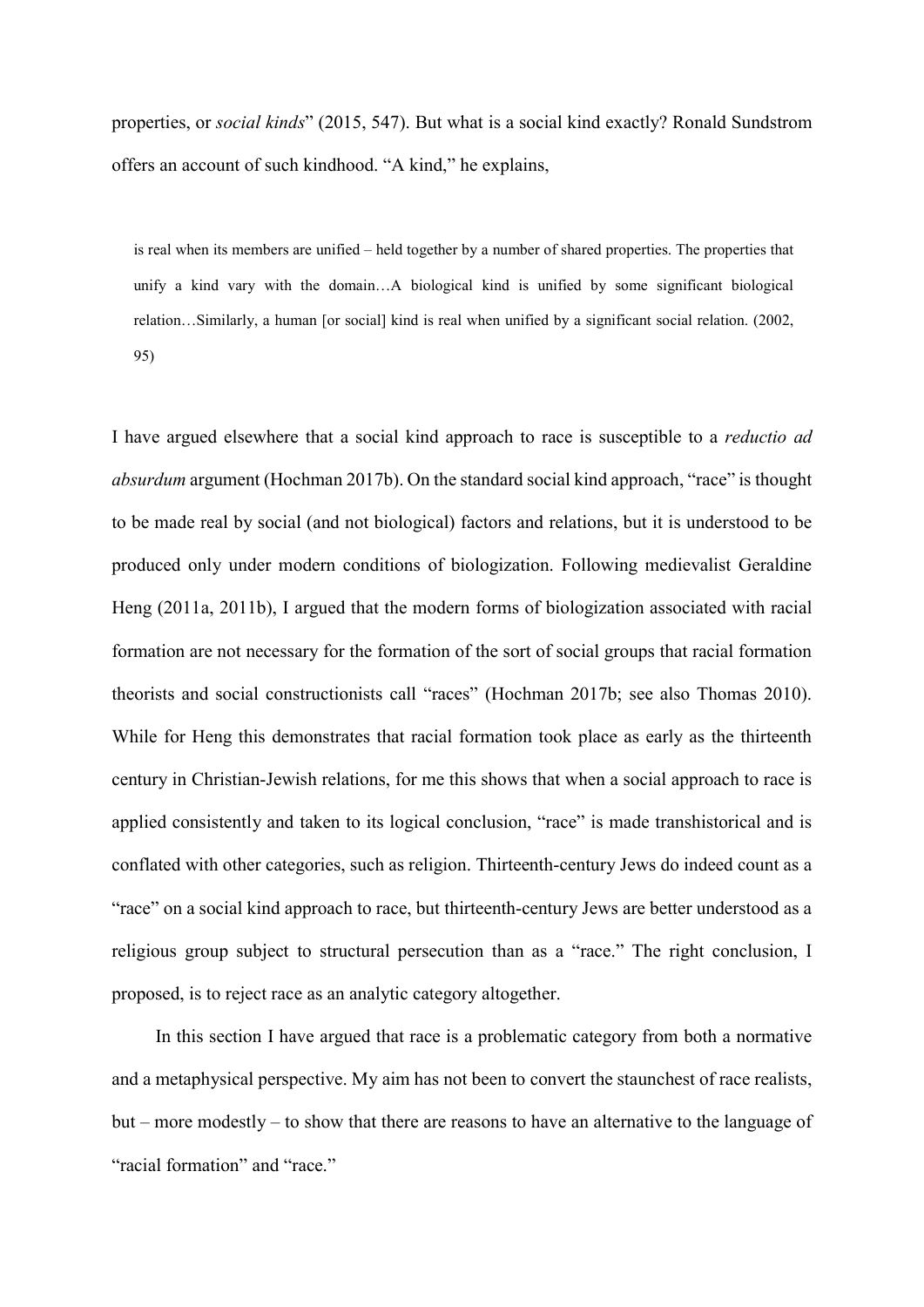#### In defense of the concept of racialization

The concept of racialization offers an alternative to the concept of racial formation. Its companion concept, racialized group, offers an alternative to the category of race. The concept of the racialized group, unlike "race," has the benefit of highlighting the historical contingency of racialization. As J.L.A. Garcia explains, while a "race" is something one has, "racialization is something that is *done to* a group, by some social agent, at a certain time, for a given period, in and through various processes, and *relative to* a particular social context" (Garcia 2003, 285; see also Ludwig 2018). The language of "racialization" is therefore less likely to perpetuate false beliefs about the naturalness of racial classification than standard race-talk. Given this, and the normative and metaphysical arguments against racial classification described in the previous section, we have strong reasons to endorse the concept of racialization as an alternative to the concept of racial formation. Nevertheless, the idea has been subject to increasing critique in recent years. In this section, I reply to the critics of the racialization concept.

Perhaps the most visible and vocal critic of "racialization" is David Theo Goldberg. He writes that "for some years now I have avoided using the very notion, both warning my students that 'racialization' has no purchase and refusing it as an analytic in my own work" (Goldberg 2005, 88). The claim that racialization has no purchase suggests that racialization is not a real process. However, if racialization is defined as I suggest above, then clearly racialization is real – and has purchase – for the simple reason that there are groups understood to be biological races (Condit et al. 2004).

While Goldberg appears to be making the radical metaphysical claim that racialization does not exist, if we read on it appears that this was not his intention. "I was recently asked by a colleague why this refusal," Goldberg recalls. He responded as follows. "The usage of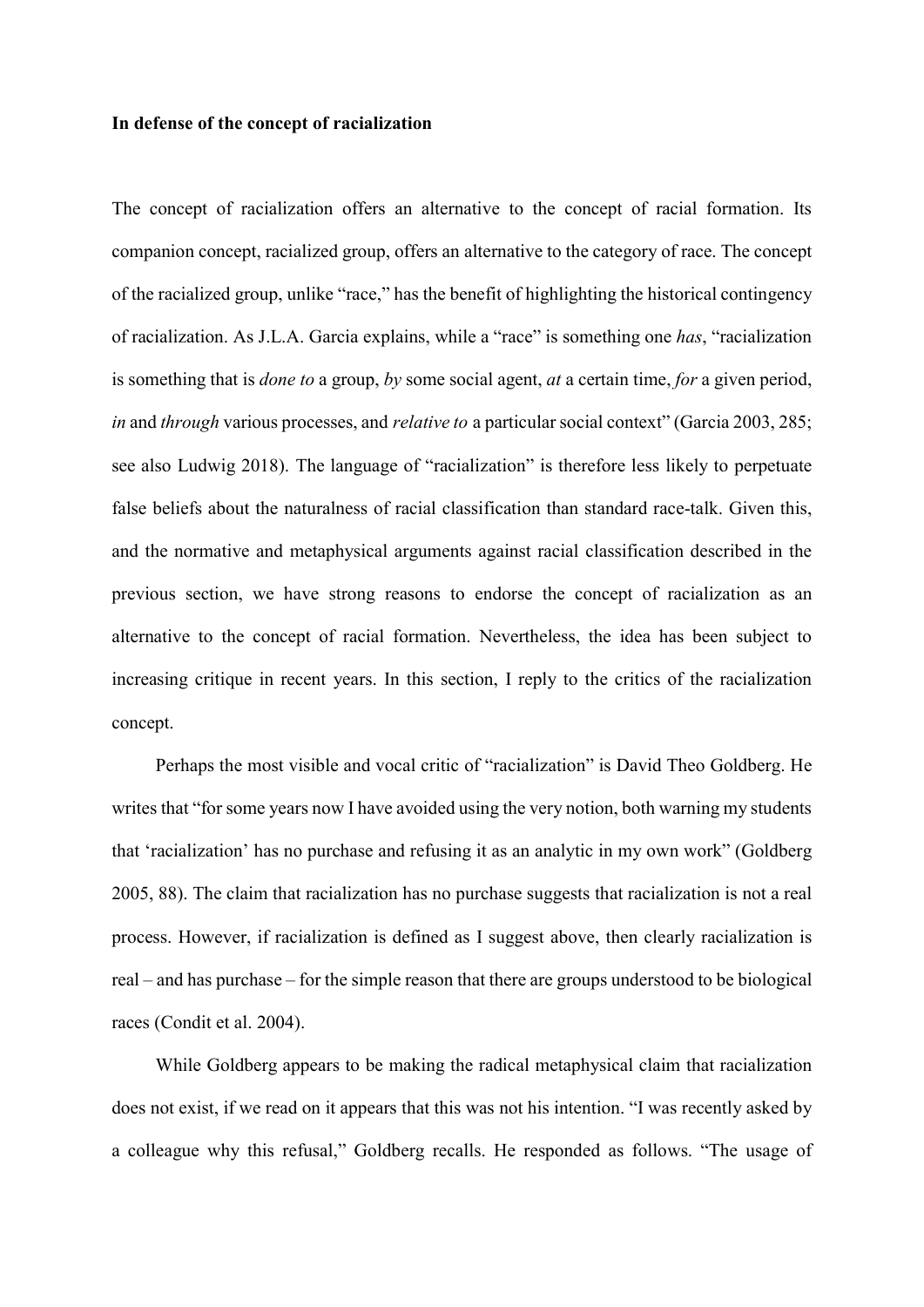racialization so broadly in the literature is at the very least ambiguous, and may sometimes be vacuous. One cannot always tell, either explicitly or contextually, whether it is being invoked as a merely descriptive term or with deeper normative, critical thrust" (Goldberg 2005, 88, emphasis added).

Before explaining and responding to this criticism, it may be useful to note that this paper is a defense of racialization as a concept. There is a difference between criticizing the concept and criticizing how the concept is sometimes used. Concepts are tools, and like any tool, they can be misused or used ineffectively. Ambiguity or vacuity in some uses of the concept of racialization does not necessarily indicate a problem with the concept itself. If the problem is, as Goldberg states, merely with the "usage of racialization," this usage could be altered. However, if the concept itself were ambiguous or vacuous, that would be a serious problem. Let us reinterpret Goldberg's criticisms of "racialization," then, as aimed at the concept, rather than its use.

The ambiguity concerning Goldberg has to do with whether racialization is a descriptive or normative concept. On my definition of racialization, the term names a process or state of affairs, so racialization is, at least, a descriptive concept. If we focus on groups, to claim that racialization is taking place is to claim that a group is being understood as a biological race in the sense I describe above. Notice that this addresses Goldberg's concern about vacuity. Given that racialization describes a state of affairs, it is not a vacuous or empty concept.

Does the concept of racialization also have a "deeper normative, critical thrust?" Goldberg believes that "racialization... presupposes an answer to a question not even posed: namely, is racial characterization inevitably racist?" (Goldberg 2005, 88). For Goldberg, "racialization" involves a conflation of "race" and "racism." Close association between racialization and racism is a common thread in the literature on racialization. This is not surprising, given that racialization has, historically, gone hand-in-hand with racism. However,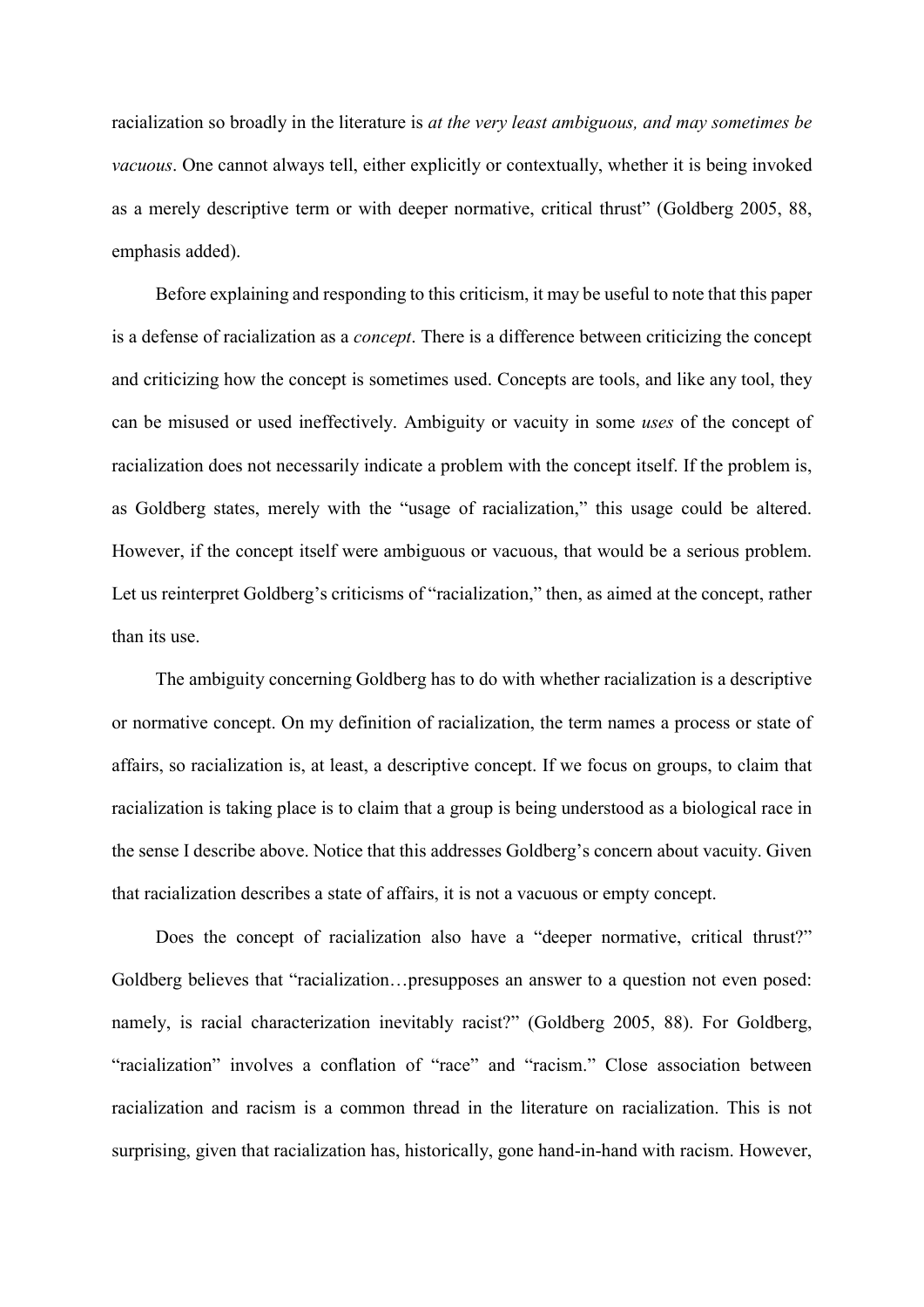some critics of racialization believe that the connection is so tight that it causes problems for the racialization concept. Rattansi worries that "the value of the concept of racialization itself is hostage to clarity in defining key terms, especially racism" (Rattansi 2005, 279).

Racialization is indeed hostage to clarity in defining a key term, but I have argued that this term is race (which I define above, defusing the hostage situation), not racism. On my definition of racialization, there is no mention of racial hierarchy. Racialization is, of course, complex in terms of its intents and outcomes (Epstein 2007; Whitmarsh and Jones 2010; Bliss 2012; Kahn 2013). Some race naturalists defend hereditarian claims (e.g., Sesardic 2010; for a response, see Hochman 2013). However, almost all attempts by philosophers of science to defend racial naturalism is either explicitly anti-racist or, at least, does not include any hierarchical component (e.g., Spencer 2014; for a response, see Hochman 2014). Moreover, racialization sometimes occurs in the name of anti-racist medicine, which is why Brett St Louis (2005) argues that racialization is not *necessarily* tied to racism.<sup>5</sup> So to respond to Goldberg's worry about ambiguity, racialization is a descriptive concept, rather than a normative concept with some necessary connection to racism. "Racialization" is not ambiguous in the way Goldberg suggests.

"Racialization" has an ontological rather than normative thrust. It throws the reality of race into question (Miles 1989; Small 1994; Blum 2002; Darder and Torres 2003; Hochman 2017b). By using racialization as a synonym for racial formation, scholars have not been asking enough of the concept. Yet there is also a tendency for scholars to ask too much of the concept. Consider Rattansi's criticism of "the inability of racialization to help in differentiating what is and what is not to count as racism, nor how many [racisms] are really important, nor what forces shape and reshape them, nor the strategies that might effect deracialization" (2005, 273).

-

<sup>&</sup>lt;sup>5</sup> For an excellent, succinct rejection of "racial" medicine, see Schwartz (2001)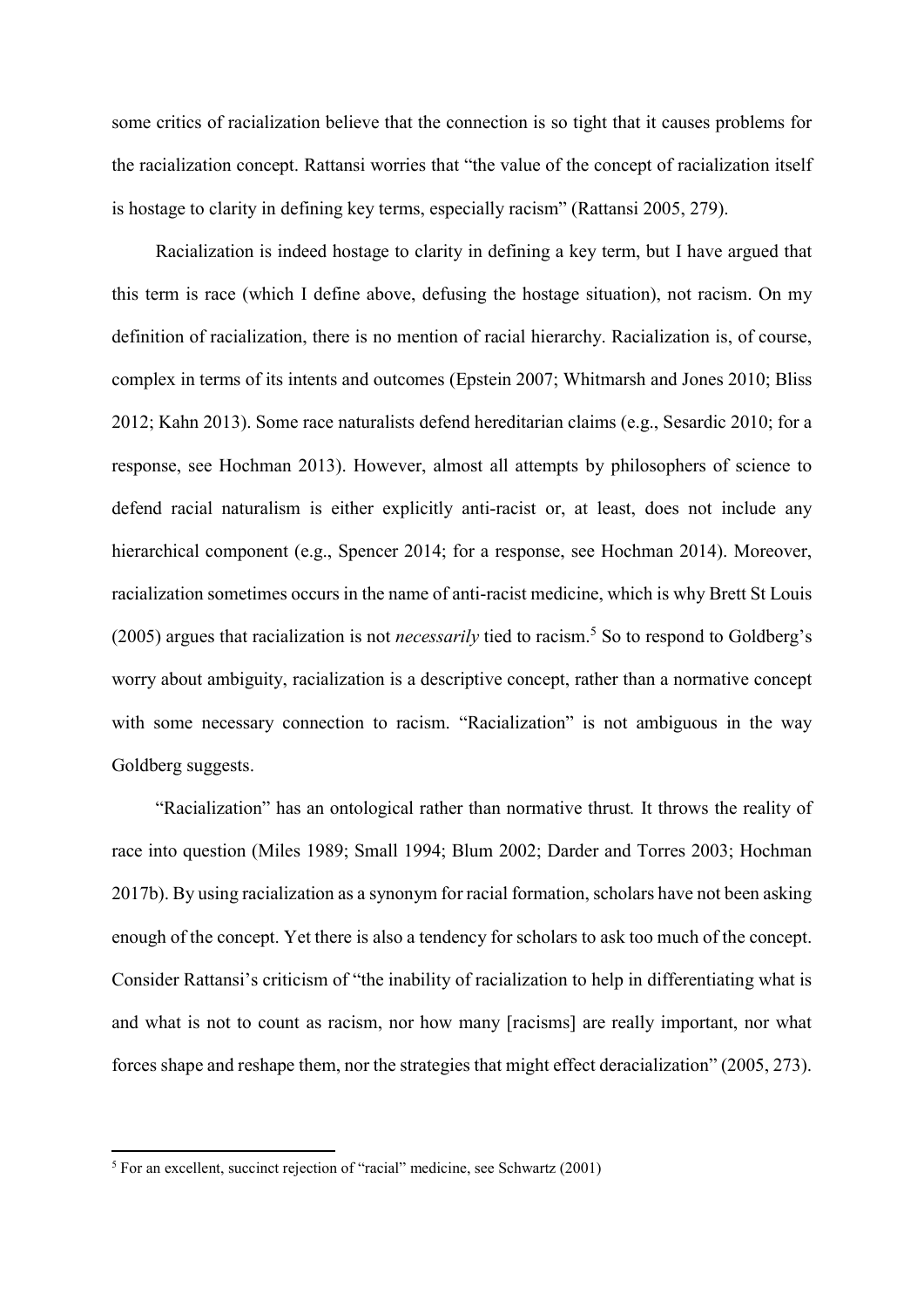This is asking too much of the concept. "Racialization" tells us that groups are being understood as biological races. It cannot tell us what racism is: only a definition of racism can help do that. Nor can "racialization" tell us how many forms of racism exist, or which forms are most important, let alone tell us how to deracialize the world. It is not clear that these are even things that a concept can do.

Similarly, Barot and Bird want to know, "Concretely, is the designation racialization now the essential concept which can, for sociologists, provide the key to understanding forms of racial discrimination and racial hatred?" (Barot and Bird 2001, 602). They believe that it is not, but again, this is asking too much from "racialization." On my definition of the concept, racialization is a form of biologization. As it does not even tell us whether racism is taking place, it could not be the key to understanding racism.

Barot and Bird seem, at times, to expect that racialization ought to be the master concept that will render irrelevant all of those concepts that came before. They lament that "There is still an enormous conceptual armanentarium in sociology to write and talk about issues of race and ethnicity: race, racism, raciation, racialism, racialization, 'race,' ethnicity, ethnicism and so on" (Barot and Bird 2001, 616). Yet these distinctions are important. They help race and ethnicity scholars think clearly, with nuance, about the topics on which we work. Racialization cannot and should not replace these concepts, even if some of them – race and raciation – are empty.

Barot and Bird worry that "although the term [racialization] is used instead of the term race, 'race' is still widely in use" (Barot and Bird 2001, 613). The implication seems to be that if the racialization concept were really useful, we could do away with the term "race." For Barot and Bird, the confinement of the term "race" in scare quotes suggests "an almost Derridean desire to erase the concept but leave it there" (Barot and Bird 2001, 613). However, this convention merely alerts the reader that "race" is a category in question, an object of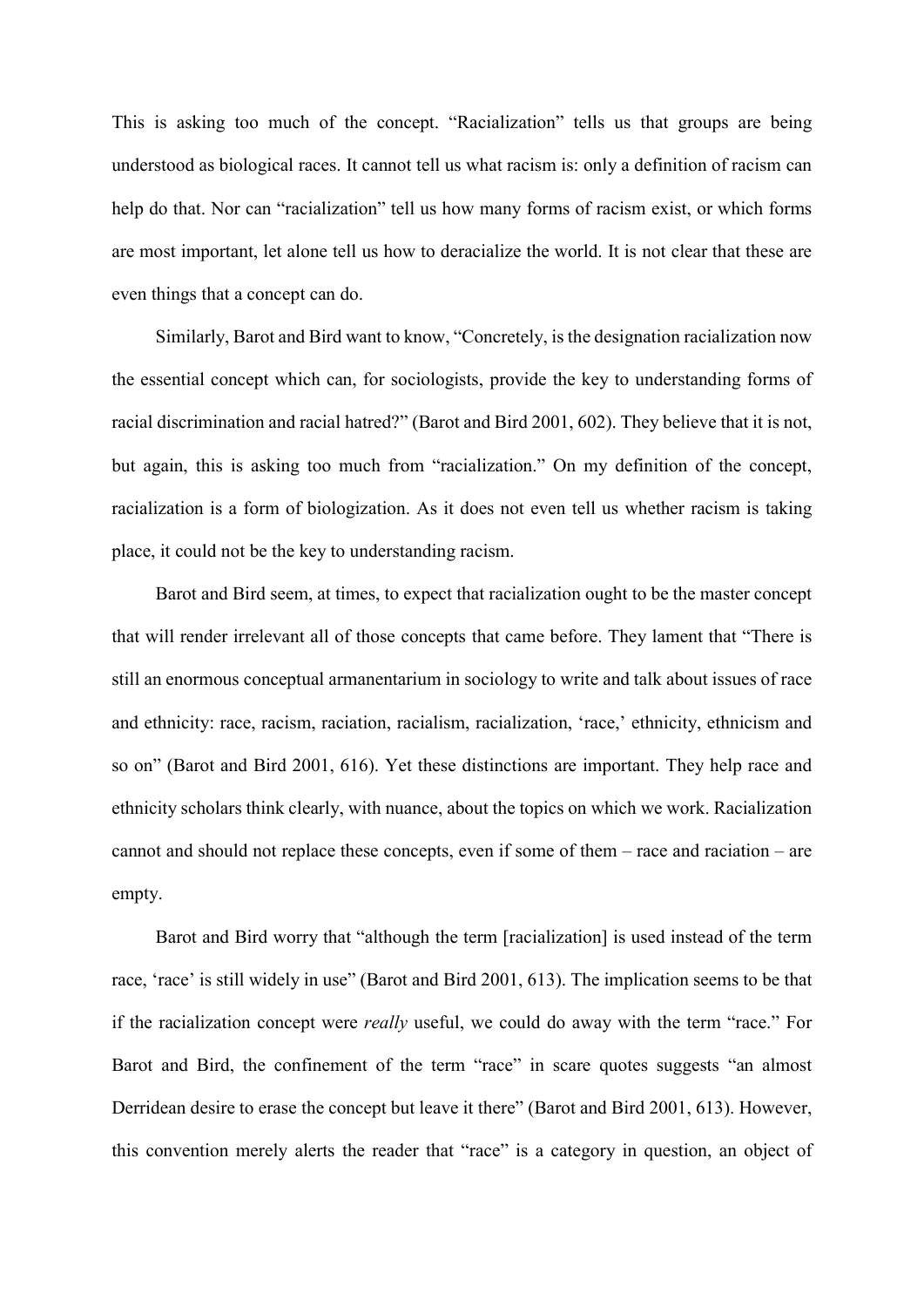skepticism. We would still need to talk about "race" even if we could all agree that race is not real, and even if classification in terms of racialized groups replaced racial classification entirely. The concept of phlogiston remains, even though it was superseded by Lavoisier's oxygen theory. Most of us have no reason to talk about phlogiston, but we do need to talk about – and teach about – "race." Only in a distant, utopian future is it imaginable that we could stop talking about "race" without repeating the injustices of the past.

Another example of a "racialization" critic asking too much of the concept can be found in Barbara Fields' incisive article Whiteness, Racism, and Identity. Fields writes that,

racialize, like most adjectives passing for verbs, does not denote a precise action. What, exactly, do scientists, immigration officials, ballot reformers, intelligence testers, newspaper cartoonists, employers and potential employers, WASP snobs, and middle- and working-class nativists do when they racialize immigrants? The question itself is part of the answer: Not all racializers do the same thing when they racialize (Fields 2001, 50).

On my definition of racialization above, racializers do not perform a "precise action." Rather, they cause a specific outcome: they cause groups to be understood as major biological entities and human lineages, formed due to reproductive isolation, in which membership is transmitted through biological descent. It is actually a benefit of my definition that I do not attempt to define racialization in terms of a "precise action" for the very reason Fields suggests: racialization works differently in different contexts and depending on who is doing the racializing (on differential racialization, see Brah 1996). Fields' critique is best interpreted as a criticism of the way some scholars use the term racialization. That is, Fields may be read as voicing the following concern. Some scholars use the term racialization as if all racializers do the same thing when they racialize, which is not true. However, this would be another example of a problem with how the concept is used, rather than a problem with the concept itself.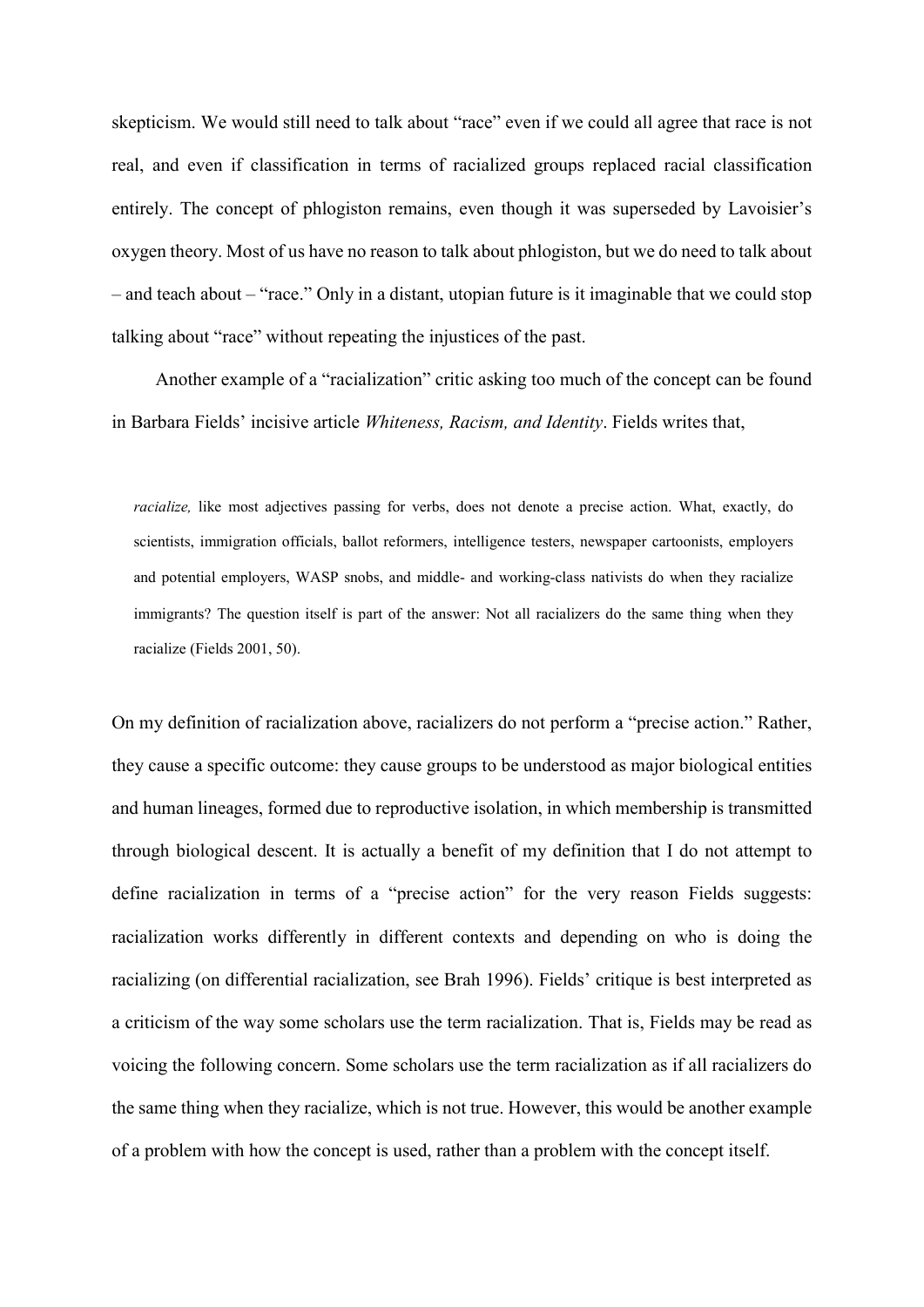Another worry one might have about "racialization" – or rather its product, "racialized groups" – is that the idea is susceptible to the kind of critique that Rogers Brubaker offers against "groupism":

In the domain of ethnicity, nationalism and race, I mean by 'groupism' the tendency to treat ethnic groups, nations and races as substantial entities to which interests and agency can be attributed. I mean the tendency to reify such groups…as if they were internally homogeneous, externally bounded groups, even unitary collective actors with common purposes. I mean the tendency to represent the social and cultural world as a multichrome mosaic of monochrome ethnic, racial or cultural blocs. (Brubaker 2002, 164)

Does the category of the racialized group lend itself to this kind of "groupist" thinking? I believe not. In fact, it can serve as a bulwark against such reification. The fact that racialization is something, as Garcia points out in the quote above, that is "done to a group," highlights the fallacy of groupism (2003, 285). There is no reason to assume, for example, that racialized groups will be culturally uniform. Rather, given that racialization is a process through which large populations are falsely biologized, it would be rational to assume that such groups house great cultural diversity.<sup>6</sup>

Those are, in my reading of the literature, the major criticisms of the concept of racialization. When racialization is defined in the way I suggest, none stands up to critical scrutiny.

-

<sup>6</sup> I thank an anonymous reviewer for suggesting this potential problem with the racialization concept.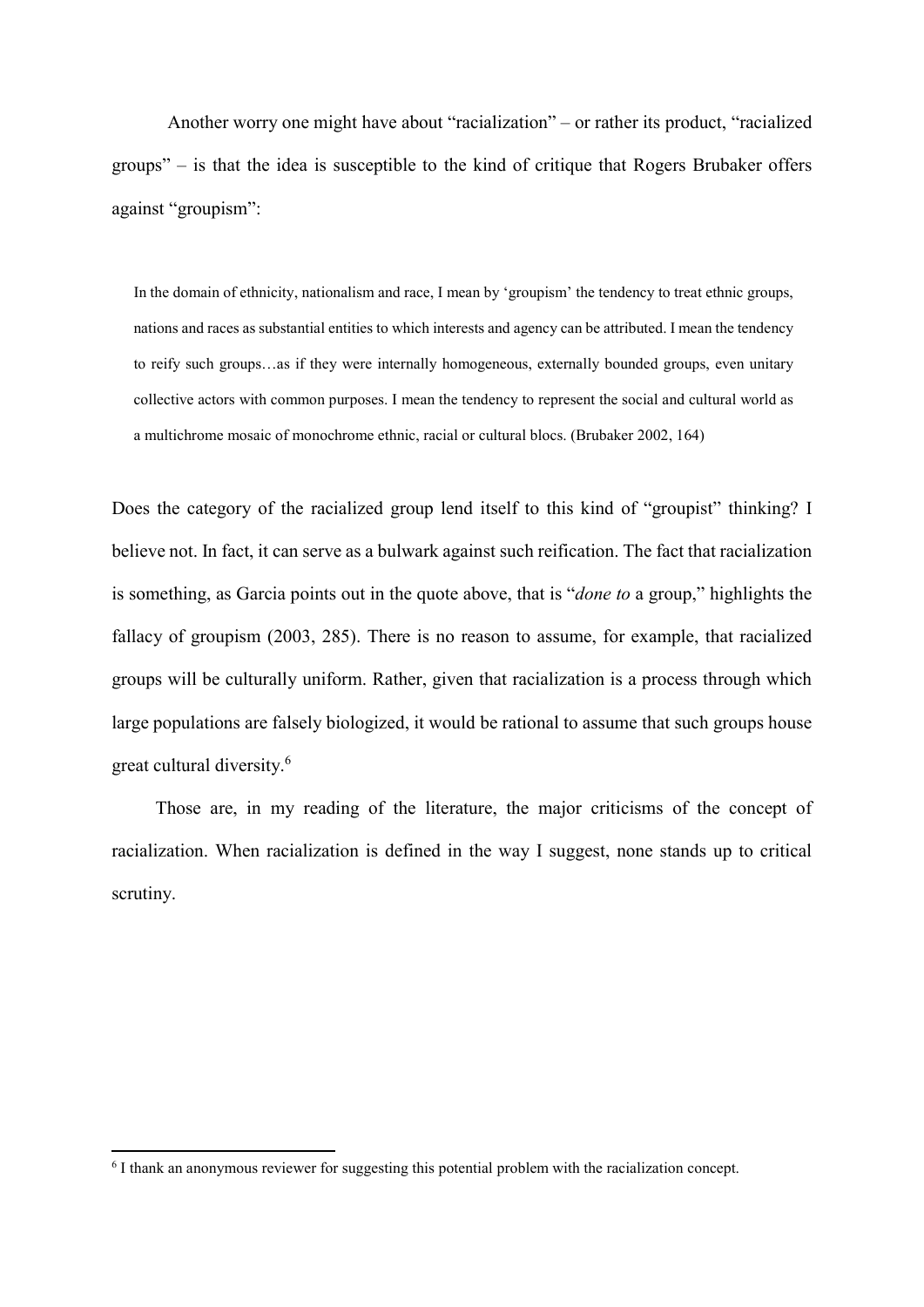# **Conclusion**

This paper offered a defense of the racialization concept against a number of critiques. Because the critiques involve misunderstandings about what racialization is, I began by offering and defending a definition of racialization. To motivate the concept of racialization as an alternative to "racial formation," I offered some reasons to be skeptical about racial realism on both normative and metaphysical grounds. Finally, I defended the concept of racialization against its critics. The criticisms can be dealt with quite easily when racialization is defined as I suggest, contrasted with "racial formation," and paired with its companion concept, racialized group.

The racialization concept is not the key that will solve all of our racial ills, as some of its critics seem to have hoped. Nevertheless, it is a very useful concept for race skeptics. By, for instance, warning students against the racialization concept, one may frighten them off using one of the most valuable conceptual resources available for the study of this important and fraught topic.

# Acknowledgements

I would like to thank Frances Olive for her helpful comments on an earlier draft. Thanks also to two anonymous referees for their useful feedback.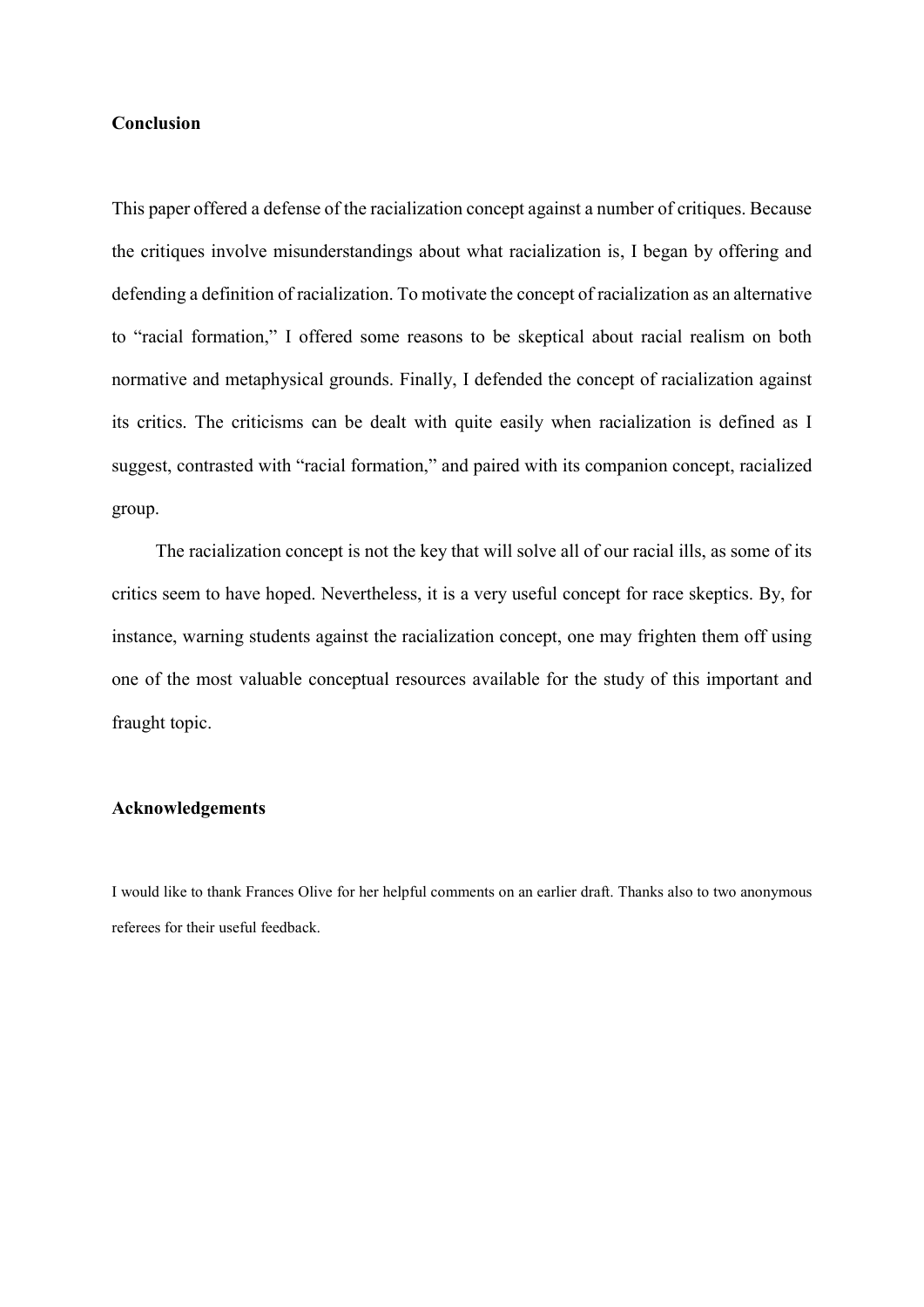# References

- Barot, Rohit, and John Bird. 2001. "Racialization: The Genealogy and Critique of a Concept." Ethnic and Racial Studies 24 (4): 601–618.
- Bernasconi, Robert. 2001. "Who Invented the Concept of Race? Kant's Role in the Enlightenment Construction of Race." In Race, edited by Robert Bernasconi, 11–36. Blackwell Publishers.
- Bliss, Catherine. 2012. Race Decoded: The Genomic Fight for Social Justice. Stanford, CA: Stanford University Press.
- Blum, Lawrence. 2002. "I'm Not a Racist, but..." The Moral Quandary of Race. Ithaca, NY: Cornell University Press.
- – . 2010. "Racialized Groups: The Sociohistorical Consensus." The Monist 93 (2): 298– 320.
- Brah, Avtar. 1996. Cartographies of Diaspora: Contesting Identities. London: Routledge.
- Brubaker, Rogers. 2002. "Ethnicity without Groups." European Journal of Sociology 43 (2): 163–89.
- Condit, Celeste M., Roxanne L. Parrott, Tina M. Harris, John Lynch, and Tasha Dubriwny. 2004. "The Role of 'Genetics' in Popular Understandings of Race in the United States." Public Understanding of Science 13 (3): 249–72.
- Darder, Antonia, and Rodolfo D Torres. 2003. "Shattering the 'Race' Lens: Toward a Critical Theory of Racism." In The Critical Pedagogy Reader, edited by Antonia Darder, Marta Baltodano, and Rodolfo D Torres, 245–61. New York: RoutledgeFalmer.
- Diaz-Leon, Esa. 2015. "In Defence of Historical Constructivism about Races." Ergo, an Open Access Journal of Philosophy 2 (21): 547–62.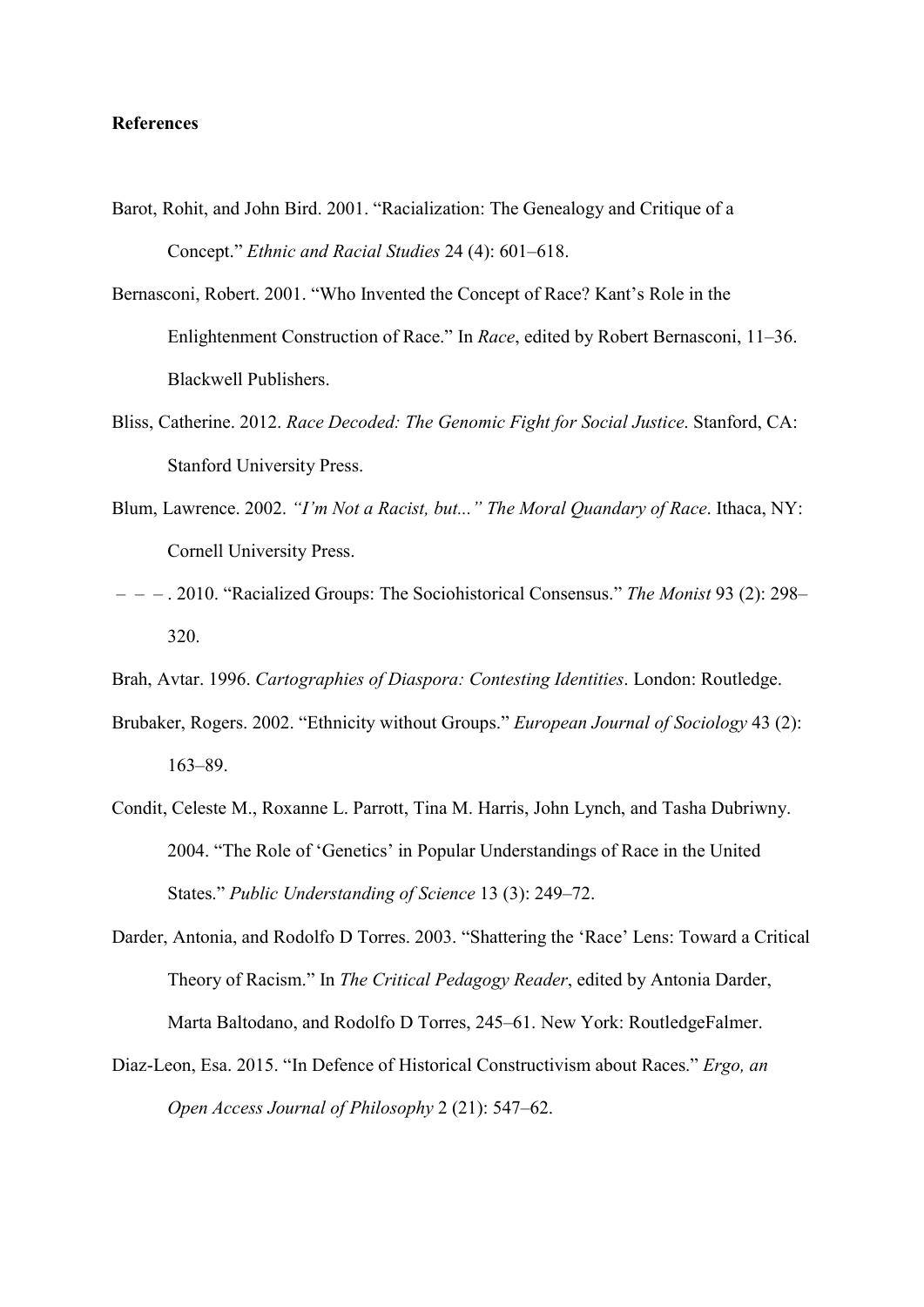- Epstein, Steven. 2007. Inclusion: The Politics of Difference in Medical Research. Chicago: University of Chicago Press.
- Fields, Barbara J. 2001. "Whiteness, Racism, and Identity." International Labor and Working-Class History 60: 48–56.
- Gannett, Lisa. 2004. "The Biological Reification of Race." The British Journal for the Philosophy of Science 55 (2): 323–45.
- Garcia, Jorge L A. 2003. "Three Scalarities: Racialization, Racism, and Race." Theory and Research in Education 1 (3): 283–302.

Garner, Steve. 2009. Racisms: An Introduction. London: SAGE Publications.

- Goldberg, David Theo. 1992. "The Semantics of Race." Ethnic and Racial Studies 15 (4): 543–69.
- – . 2005. "Racial Americanization." In Racialization: Studies in Theory and Practice, edited by Karim Murji and John Solomos, 87–102. New York: Oxford University Press.
- Gómez, Laura E. 2012. "Looking for Race in All the Wrong Places." Law & Society Review 46 (2): 221–45.
- Gotanda, Neil. 2011. "The Racialization of Islam in American Law." The ANNALS of the American Academy of Political and Social Science 637: 184–95.
- Hannaford, Ivan. 1996. Race: The History of an Idea in the West. Washington: Woodrow Wilson Center Press.
- Hardimon, Michael O. 2017. Rethinking Race: The Case for Deflationary Realism. Harvard University Press.
- Haslanger, Sally. 2012. Resisting Reality: Social Construction and Social Critique. New York: Oxford University Press.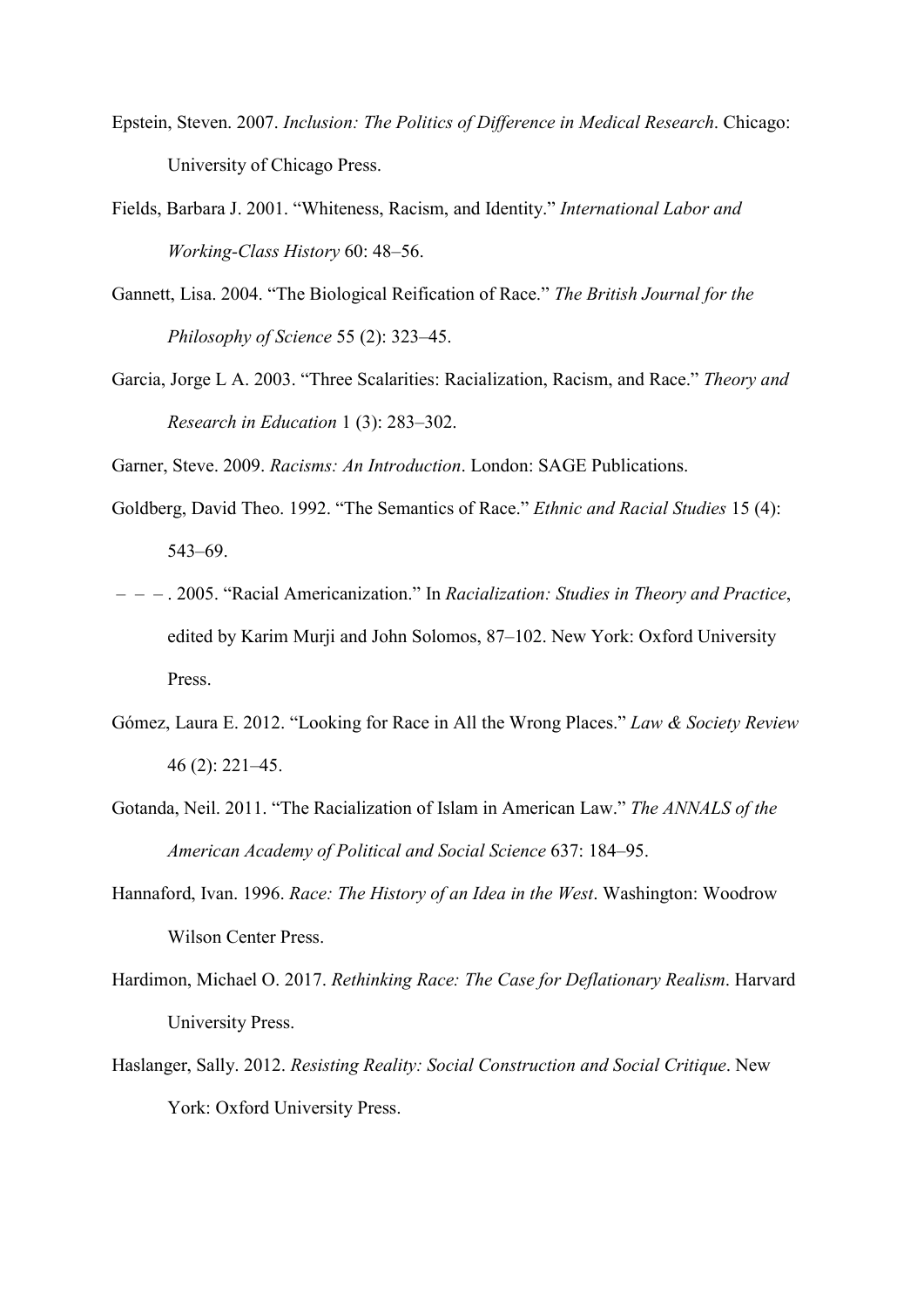- Heng, Geraldine. 2011a. "The Invention of Race in the European Middle Ages i: Race Studies, Modernity, and the Middle Ages." Literature Compass 8 (5): 315–31.
- – . 2011b. "The Invention of Race in the European Middle Ages II: Locations of Medieval Race." Literature Compass 8 (5): 332–50.
- Hochman, Adam. 2013. "Racial Discrimination: How Not to Do It." Studies in History and Philosophy of Biological and Biomedical Sciences 44 (3): 278–86.
- – . 2014. "Unnaturalised Racial Naturalism." Studies in History and Philosophy of Biological and Biomedical Sciences 46: 79–87.
- – . 2016. "Race: Deflate or Pop?" Studies in History and Philosophy of Biological and Biomedical Sciences 57: 60–68.
- $- -$  2017a. "In Defense of the Metaphysics of Race." *Philosophical Studies* 174 (11): 2709–29.
- – . 2017b. "Replacing Race: Interactive Constructionism about Racialized Groups."  $E$ rgo 4 (3): 61–92.
- Kahn, Jonathan. 2013. Race in a Bottle: The Story of BiDil and Racialized Medicine in a Post-Genomic Age. New York: Columbia University Press.
- Kant, Immanuel. 1777. "Of the Different Human Races." In The Idea of Race, edited by Robert Bernasconi and Tommy L Lott, 8–22. Indianapolis: Hackett Publishing.

Lentin, Alana. 2015. "What Does Race Do?" Ethnic and Racial Studies 38 (8): 1401–1406.

- Lewontin, Richard. 1972. "The Apportionment of Human Diversity." In Evolutionary Biology, edited by Theodosius Dobzhansky, Max K. Hecht, and William C. Steere, 6:381–98. New York: Meredith Publishing Company.
- Lieberman, Leonard, Katarzyna A. Kaszycka, Antonio J. Martinez Fuentes, Leonid Yablonsky, Rodney C. Kirk, Goran Štrkalj, Qian Wang, and Li Sun. 2004. "The Race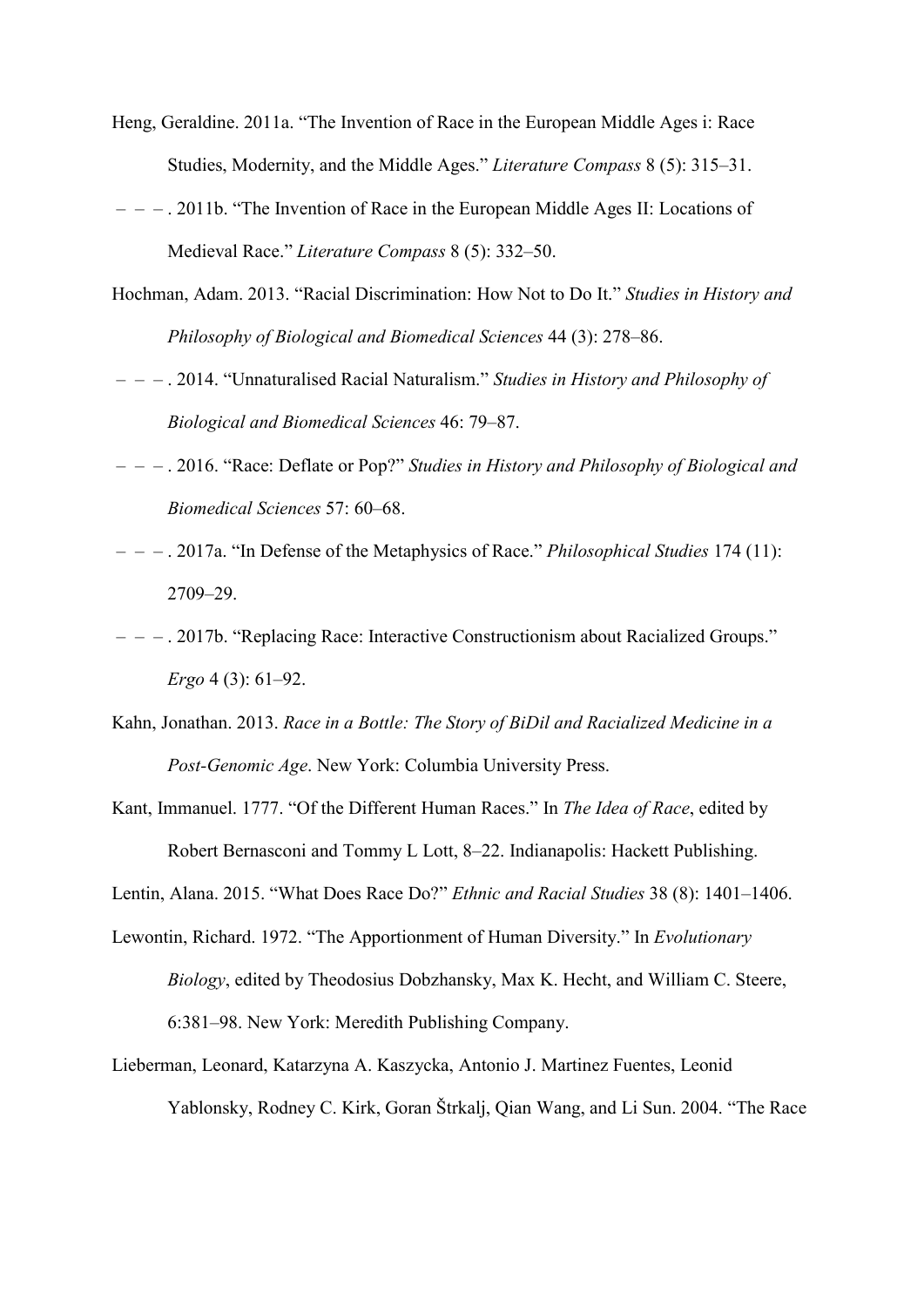Concept in Six Regions: Variation without Consensus." Collegium Antropologicum 28 (2): 907–921.

- Ludwig, David. 2018. "How Race Travels: Relating Local and Global Ontologies of Race." Philosophical Studies. https://doi.org/10.1007/s11098-018-1148-x.
- Miles, Robert. 1988. "Beyond the 'Race' Concept: The Reproduction of Racism in England." Sydney Studies in Society and Culture 4: 7–31.

 $- - -$ . 1989. Racism. London: Routledge.

- Morning, Ann. 2011. The Nature of Race: How Scientists Think and Teach about Human Difference. Berkeley, CA: University of California Press.
- Murji, Karim, and John Solomos. 2005. Racialization: Studies in Theory and Practice. New York: Oxford University Press.
- Nirenberg, David. 2009. "Was There Race before Modernity? The Example of 'Jewish' Blood in Late Medieval Spain." In The Origins of Racism in the West, edited by Miriam Eliav-Feldon, Benjamin Isaac, and Joseph Ziegler, 232–64. Cambridge: Cambridge University Press.
- Omi, Michael, and Howard Winant. 2015. Racial Formation in the United States. 3rd ed. New York: Routledge.
- Phoenix, Ann. 2005. "Remembered Racialization: Young People and Positioning in Differential Understandings." In Racialization: Studies in Theory and Practice, edited by Karim Murji and John Solomos, 103–22. New York: Oxford University Press.
- Rattansi, Ali. 2005. "The Uses of Racialization: The Time-Spaces and Subject-Objects of the Raced Body." In Racialization: Studies in Theory and Practice, edited by Karim Murji and John Solomos, 271–301. New York: Oxford University Press.
- Roberts, Dorothy. 2012. Fatal Invention: How Science, Politics, and Big Business Re-Create Race in the Twenty-First Century. New York: The New Press.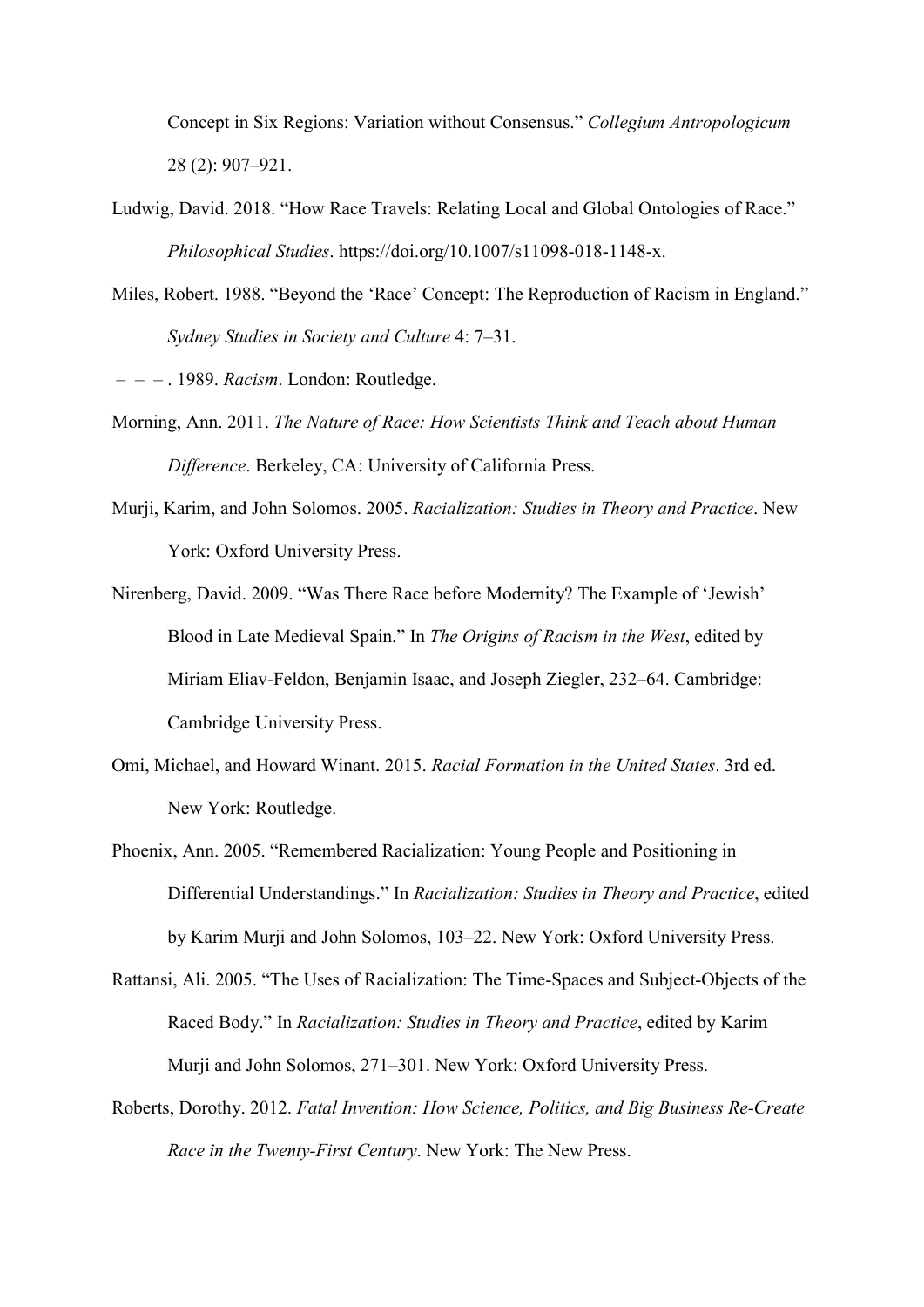Root, Michael. 2000. "How We Divide the World." Philosophy of Science 67: S628–39.

- Schwartz, Robert S. 2001. "Racial Profiling in Medical Research." New England Journal of Medicine 344 (18): 1392–93.
- Sesardic, Neven. 2010. "Race: A Social Destruction of a Biological Concept." Biology and Philosophy 25 (2): 143–62.
- Small, Stephen. 1994. Racialised Barriers: The Black Experience in the United States and England in the 1980's. London: Routledge.
- Smedley, Audrey, and Brian Smedley. 2005. "Race as Biology Is Fiction, Racism as a Social Problem Is Real." American Psychologist 60 (1): 16–26.
- Spencer, Quayshawn. 2014. "The Unnatural Racial Naturalism." Studies in History and Philosophy of Biological and Biomedical Sciences 46: 38–43.
- – . 2018. "Racial Realism I: Are Biological Races Real?" Philosophy Compass 13 (1): 1–13.
- St Louis, Brett. 2005. "Racialization in the 'Zone of Ambiguity.'" In Racialization: Studies in Theory and Practice, edited by Karim Murji and John Solomos, 29–50. New York: Oxford University Press.
- Sundstrom, Ronald R. 2002. "Race as a Human Kind." Philosophy & Social Criticism 28 (1): 91–115.
- Templeton, Alan. 2013. "Biological Races in Humans." Studies in History and Philosophy of Biological and Biomedical Sciences 44 (3): 262–271.
- Thomas, James M. 2010. "The Racial Formation of Medieval Jews: A Challenge to the Field." Ethnic and Racial Studies 33 (10): 1737–1755.
- Wagner, Jennifer K., Joon-Ho Yu, Jayne O. Ifekwunigwe, Tanya M. Harrell, Michael J. Bamshad, and Charmaine D. Royal. 2017. "Anthropologists' Views on Race, Ancestry, and Genetics." American Journal of Physical Anthropology 162: 318–327.